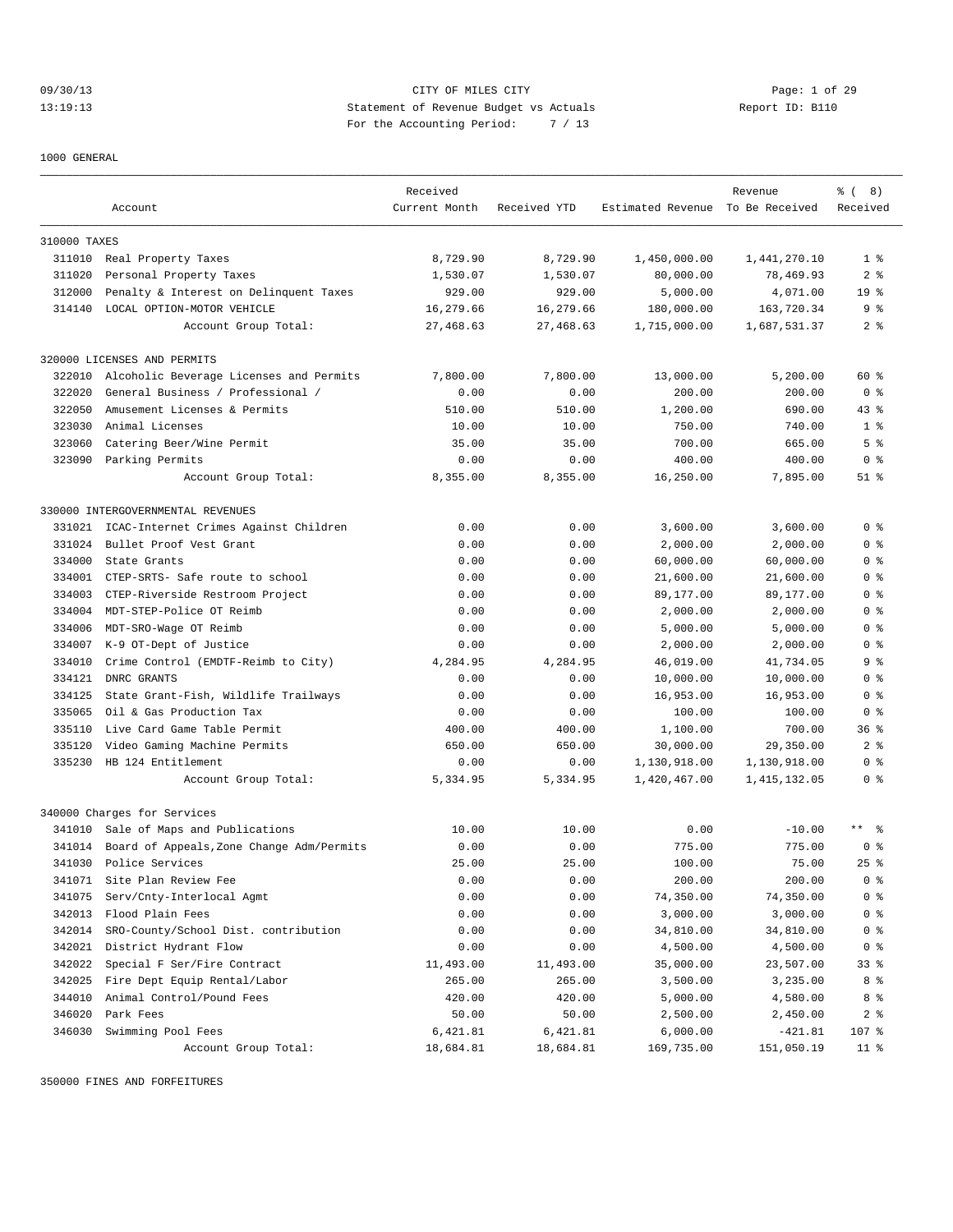# 09/30/13 CITY OF MILES CITY Page: 2 of 29 13:19:13 Statement of Revenue Budget vs Actuals Report ID: B110 For the Accounting Period: 7 / 13

#### 1000 GENERAL

|        |                                | Received      |              |                   | Revenue        | $\frac{6}{6}$ ( 8) |
|--------|--------------------------------|---------------|--------------|-------------------|----------------|--------------------|
|        | Account                        | Current Month | Received YTD | Estimated Revenue | To Be Received | Received           |
| 351030 | Fines/Surcharges/etc           | 16,871.00     | 16,871.00    | 145,000.00        | 128,129.00     | $12*$              |
| 351035 | Animal Control Court Revenue   | 1,625.00      | 1,625.00     | 7,500.00          | 5,875.00       | $22$ $%$           |
|        | Account Group Total:           | 18,496.00     | 18,496.00    | 152,500.00        | 134,004.00     | $12*$              |
|        | 360000 MISCELLANEOUS REVENUE   |               |              |                   |                |                    |
| 361005 | MidRivers Franchise Fees       | 0.00          | 0.00         | 105,000.00        | 105,000.00     | 0 <sup>8</sup>     |
| 361010 | Land Rental                    | 850.00        | 850.00       | 22,000.00         | 21,150.00      | 4%                 |
| 361020 | Building Rentals               | 1,349.99      | 1,349.99     | 16,000.00         | 14,650.01      | 8%                 |
| 362020 | MISC REVENUE                   | 270.00        | 270.00       | 2,000.00          | 1,730.00       | 14 %               |
| 365000 | Contributions and Donations    | 0.00          | 0.00         | 5.000.00          | 5,000.00       | 0 <sup>8</sup>     |
| 366040 | Misc.-BHS                      | 0.00          | 0.00         | 800.00            | 800.00         | 0 <sup>8</sup>     |
|        | Account Group Total:           | 2,469.99      | 2,469.99     | 150,800.00        | 148,330.01     | 2 <sub>8</sub>     |
|        | 370000 INVESTMENT EARNINGS     |               |              |                   |                |                    |
|        | 371010 Investment Earnings     | 190.18        | 190.18       | 2,000.00          | 1,809.82       | 10 <sup>8</sup>    |
|        | Account Group Total:           | 190.18        | 190.18       | 2,000.00          | 1,809.82       | 10 <sup>8</sup>    |
|        | 380000 OTHER FINANCING SOURCES |               |              |                   |                |                    |
| 383000 | Interfund Operating Transfer   | 22,597.04     | 22,597.04    | 512,939.00        | 490, 341.96    | 4%                 |
|        | Account Group Total:           | 22,597.04     | 22,597.04    | 512,939.00        | 490, 341.96    | 4%                 |
|        | Fund Total:                    | 103,596.60    | 103,596.60   | 4,139,691.00      | 4,036,094.40   | 3 <sup>8</sup>     |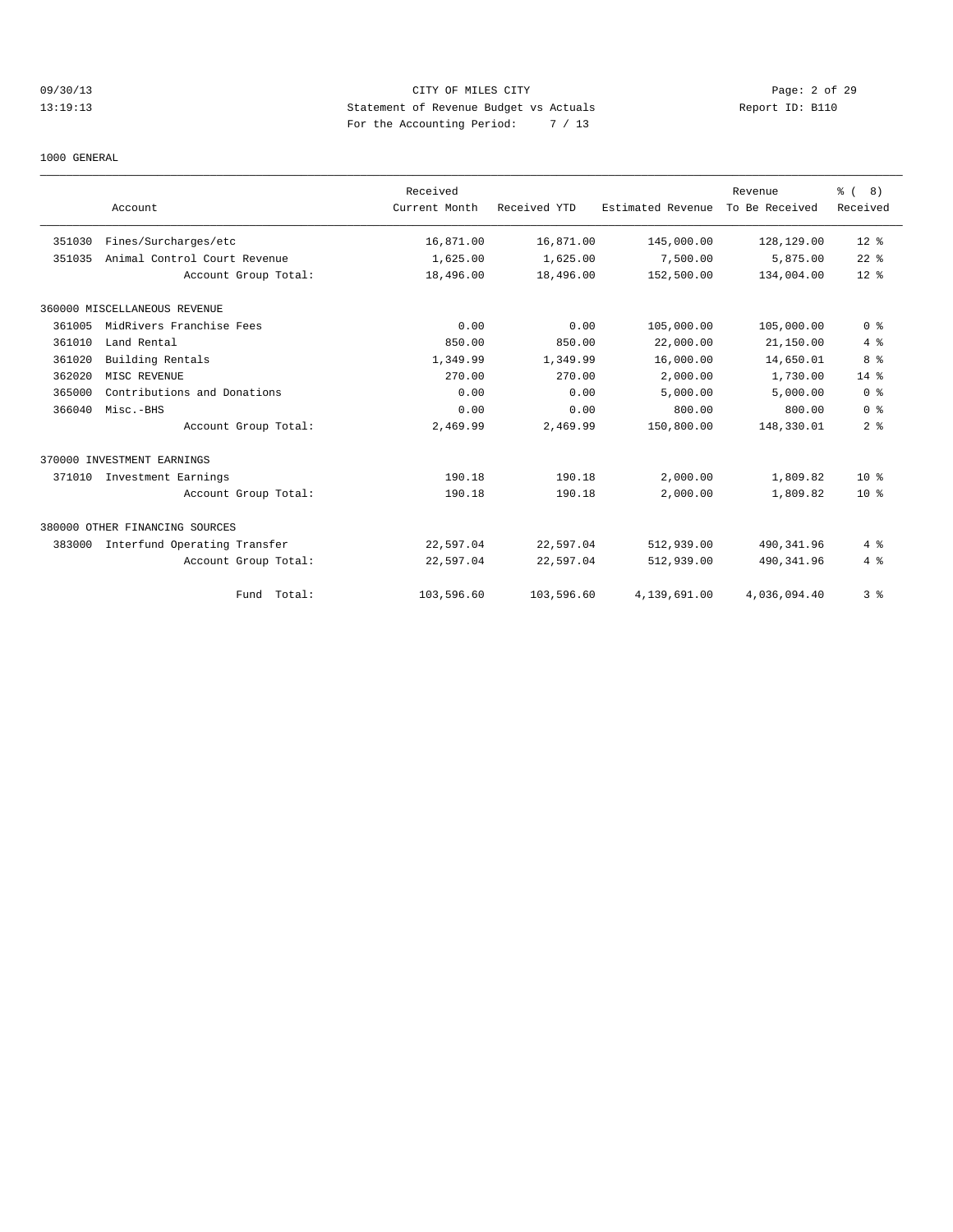# 09/30/13 CITY OF MILES CITY CHES CONTRIBUTE PROPERTY Page: 3 of 29<br>13:19:13 Statement of Revenue Budget vs Actuals Report ID: B110<br>For the Accumulate Period: The College Contribute Property of the Contract of Report ID: B1 13:19:13 Statement of Revenue Budget vs Actuals Report ID: B110 For the Accounting Period: 7 / 13

#### 2220 LIBRARY

|        |                                | Received      |              |                   | Revenue        | % (<br>8)      |
|--------|--------------------------------|---------------|--------------|-------------------|----------------|----------------|
|        | Account                        | Current Month | Received YTD | Estimated Revenue | To Be Received | Received       |
|        | 340000 Charges for Services    |               |              |                   |                |                |
| 341075 | Serv/Cnty-Interlocal Agmt      | 0.00          | 0.00         | 38,267.00         | 38,267.00      | 0 <sup>8</sup> |
| 346070 | Library Fees                   | 736.40        | 736.40       | 4,000.00          | 3,263.60       | 18 %           |
| 346074 | Book Sales                     | 34.00         | 34.00        | 400.00            | 366.00         | 9 <sup>°</sup> |
|        | Account Group Total:           | 770.40        | 770.40       | 42,667.00         | 41,896.60      | 2 <sup>°</sup> |
|        | 380000 OTHER FINANCING SOURCES |               |              |                   |                |                |
| 383000 | Interfund Operating Transfer   | 23,623.91     | 23,623.91    | 283,487.00        | 259,863.09     | 8 %            |
|        | Account Group Total:           | 23,623.91     | 23,623.91    | 283, 487.00       | 259,863.09     | 8 %            |
|        | Total:<br>Fund                 | 24,394.31     | 24,394.31    | 326,154.00        | 301,759.69     | 7 %            |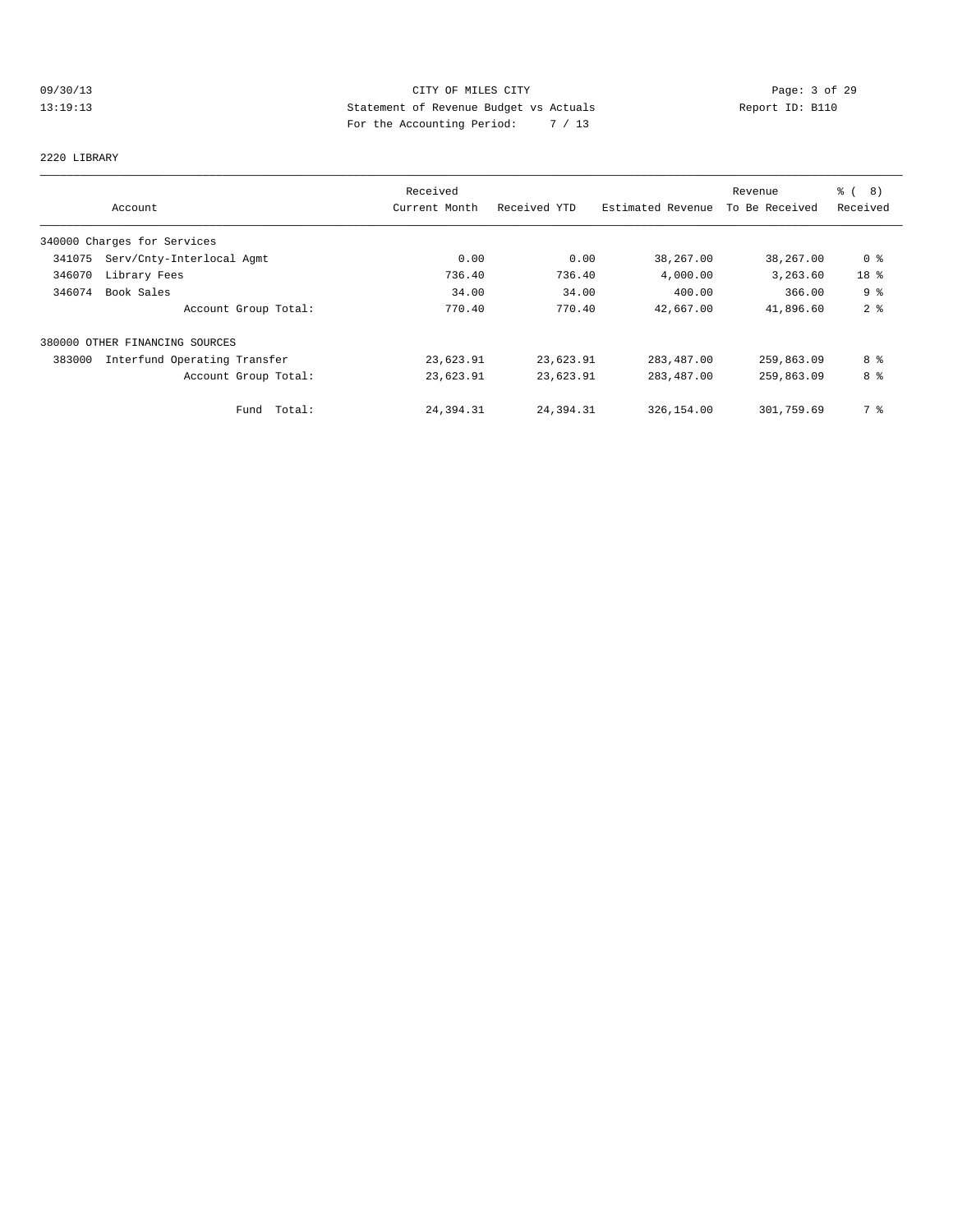# 09/30/13 CITY OF MILES CITY Page: 4 of 29 13:19:13 Statement of Revenue Budget vs Actuals Report ID: B110<br>Report ID: B110 For the Accounting Period: 7 / 13

#### 2260 EMERGENCY DISASTER

|              | Account                                | Received<br>Current Month | Received YTD | Estimated Revenue To Be Received | Revenue | $\frac{6}{6}$ ( 8)<br>Received |  |
|--------------|----------------------------------------|---------------------------|--------------|----------------------------------|---------|--------------------------------|--|
| 310000 TAXES |                                        |                           |              |                                  |         |                                |  |
| 311010       | Real Property Taxes                    | 2.72                      | 2.72         | 0.00                             | $-2.72$ | $***$ %                        |  |
| 311020       | Personal Property Taxes                | 0.08                      | 0.08         | 0.00                             | $-0.08$ | $***$ $\frac{6}{6}$            |  |
| 312000       | Penalty & Interest on Delinquent Taxes | 3.58                      | 3.58         | 0.00                             | $-3.58$ | $***$ 8                        |  |
|              | Account Group Total:                   | 6.38                      | 6.38         | 0.00                             | $-6.38$ | $***$ %                        |  |
|              | Fund Total:                            | 6.38                      | 6.38         | 0.00                             | $-6.38$ | $***$ 8                        |  |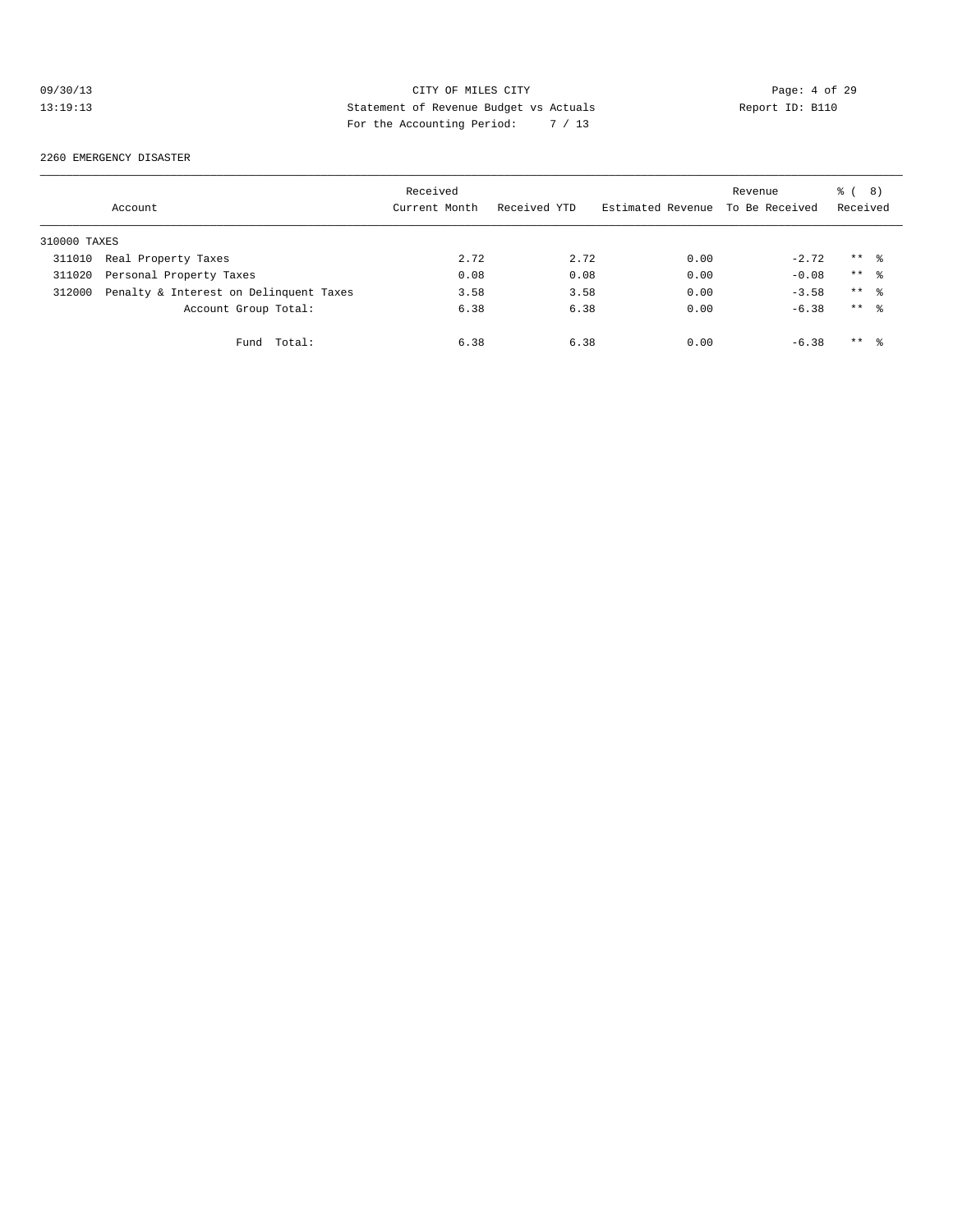# 09/30/13 Page: 5 of 29 13:19:13 Statement of Revenue Budget vs Actuals Report ID: B110 For the Accounting Period: 7 / 13

#### 2270 Health

|                                        | Received      |              |                   | Revenue        | % ( 8 )        |
|----------------------------------------|---------------|--------------|-------------------|----------------|----------------|
| Account                                | Current Month | Received YTD | Estimated Revenue | To Be Received | Received       |
| 340000 Charges for Services            |               |              |                   |                |                |
| Health Inspection Fees<br>344030       | 0.00          | 0.00         | 15,000.00         | 15,000.00      | 0 <sup>8</sup> |
| Account Group Total:                   | 0.00          | 0.00         | 15,000.00         | 15,000.00      | 0 <sup>8</sup> |
| 380000 OTHER FINANCING SOURCES         |               |              |                   |                |                |
| 383000<br>Interfund Operating Transfer | 0.00          | 0.00         | 30,000.00         | 30,000.00      | 0 %            |
| Account Group Total:                   | 0.00          | 0.00         | 30,000.00         | 30,000.00      | 0 <sup>8</sup> |
| Total:<br>Fund                         | 0.00          | 0.00         | 45,000.00         | 45,000.00      | 0 <sup>8</sup> |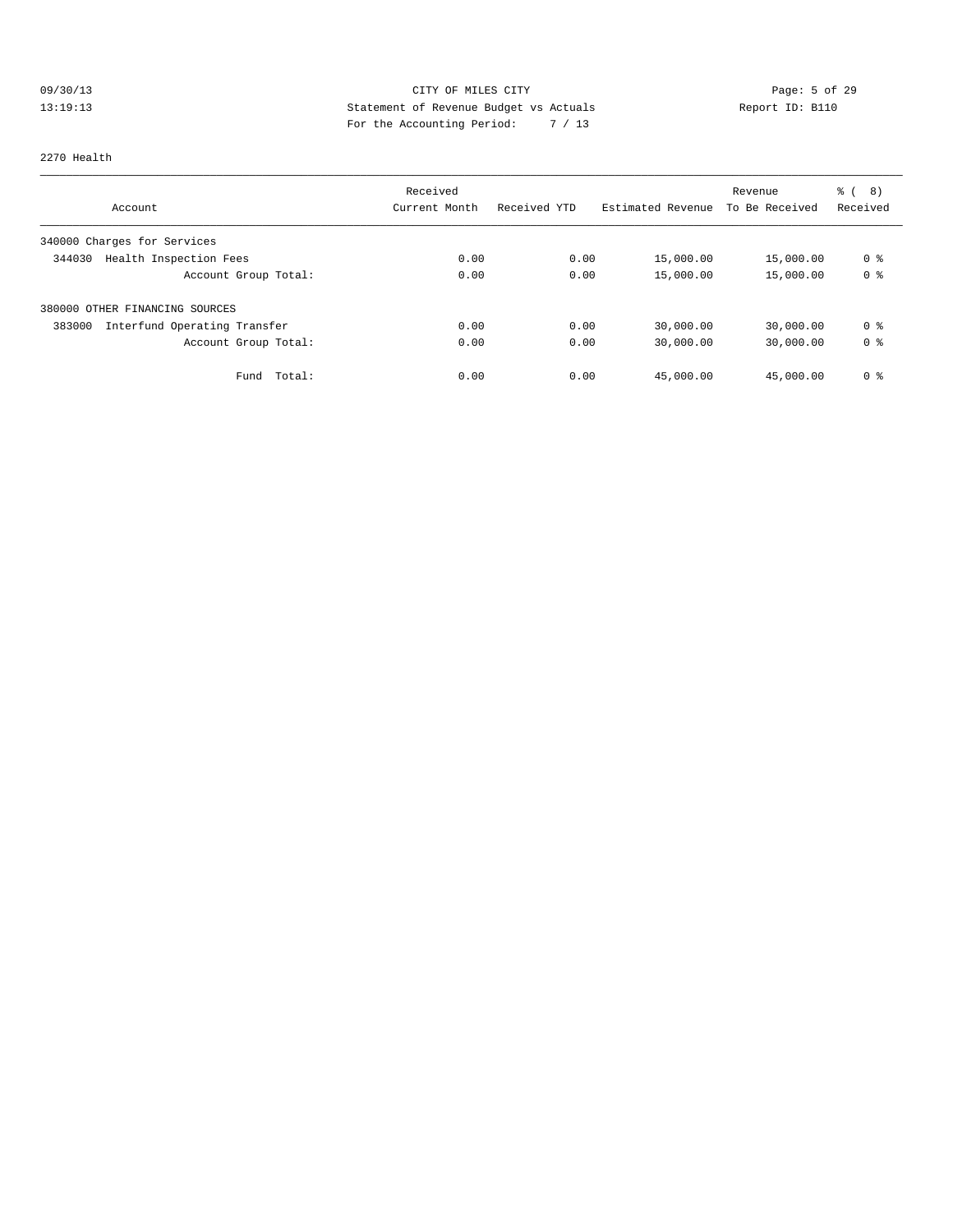# 09/30/13 CITY OF MILES CITY Page: 6 of 29 13:19:13 Statement of Revenue Budget vs Actuals Report ID: B110 For the Accounting Period: 7 / 13

2372 Permissive Medical Levy

|              | Account                                | Received<br>Current Month | Received YTD | Estimated Revenue | Revenue<br>To Be Received | (8)<br>ී (<br>Received |
|--------------|----------------------------------------|---------------------------|--------------|-------------------|---------------------------|------------------------|
| 310000 TAXES |                                        |                           |              |                   |                           |                        |
| 311010       | Real Property Taxes                    | 691.14                    | 691.14       | 91,209.00         | 90,517.86                 | 1 %                    |
| 311020       | Personal Property Taxes                | 151.68                    | 151.68       | 2,545.00          | 2,393.32                  | 6 %                    |
| 312000       | Penalty & Interest on Delinquent Taxes | 26.47                     | 26.47        | 0.00              | $-26.47$                  | $***$ 8                |
|              | Account Group Total:                   | 869.29                    | 869.29       | 93,754.00         | 92,884.71                 | 1 <sup>8</sup>         |
|              | Total:<br>Fund                         | 869.29                    | 869.29       | 93,754.00         | 92,884.71                 | 1 <sup>8</sup>         |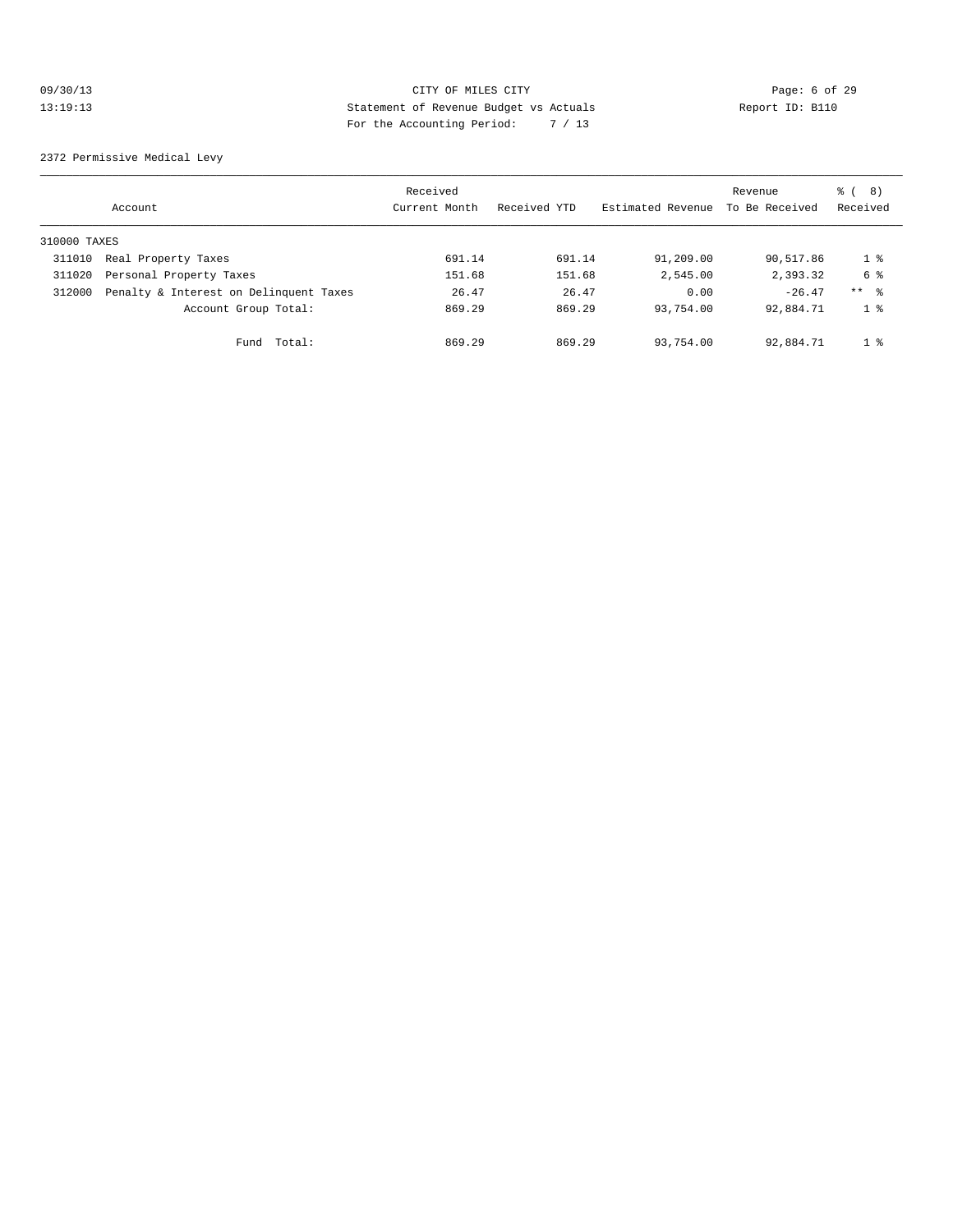# 09/30/13 Page: 7 of 29 13:19:13 Statement of Revenue Budget vs Actuals Report ID: B110 For the Accounting Period: 7 / 13

#### 2394 BUILDING CODE ENFORCEMENT

| Account                              | Received<br>Current Month | Received YTD | Estimated Revenue | Revenue<br>To Be Received | <sub>රී</sub> ( 8 )<br>Received |
|--------------------------------------|---------------------------|--------------|-------------------|---------------------------|---------------------------------|
| 320000 LICENSES AND PERMITS          |                           |              |                   |                           |                                 |
| Building & Related Permits<br>323010 | 3,258.10                  | 3,258.10     | 75,000.00         | 71,741.90                 | 4 %                             |
| Account Group Total:                 | 3,258.10                  | 3,258.10     | 75,000.00         | 71,741.90                 | $4\degree$                      |
| Fund Total:                          | 3,258.10                  | 3,258.10     | 75,000.00         | 71,741.90                 | $4\degree$                      |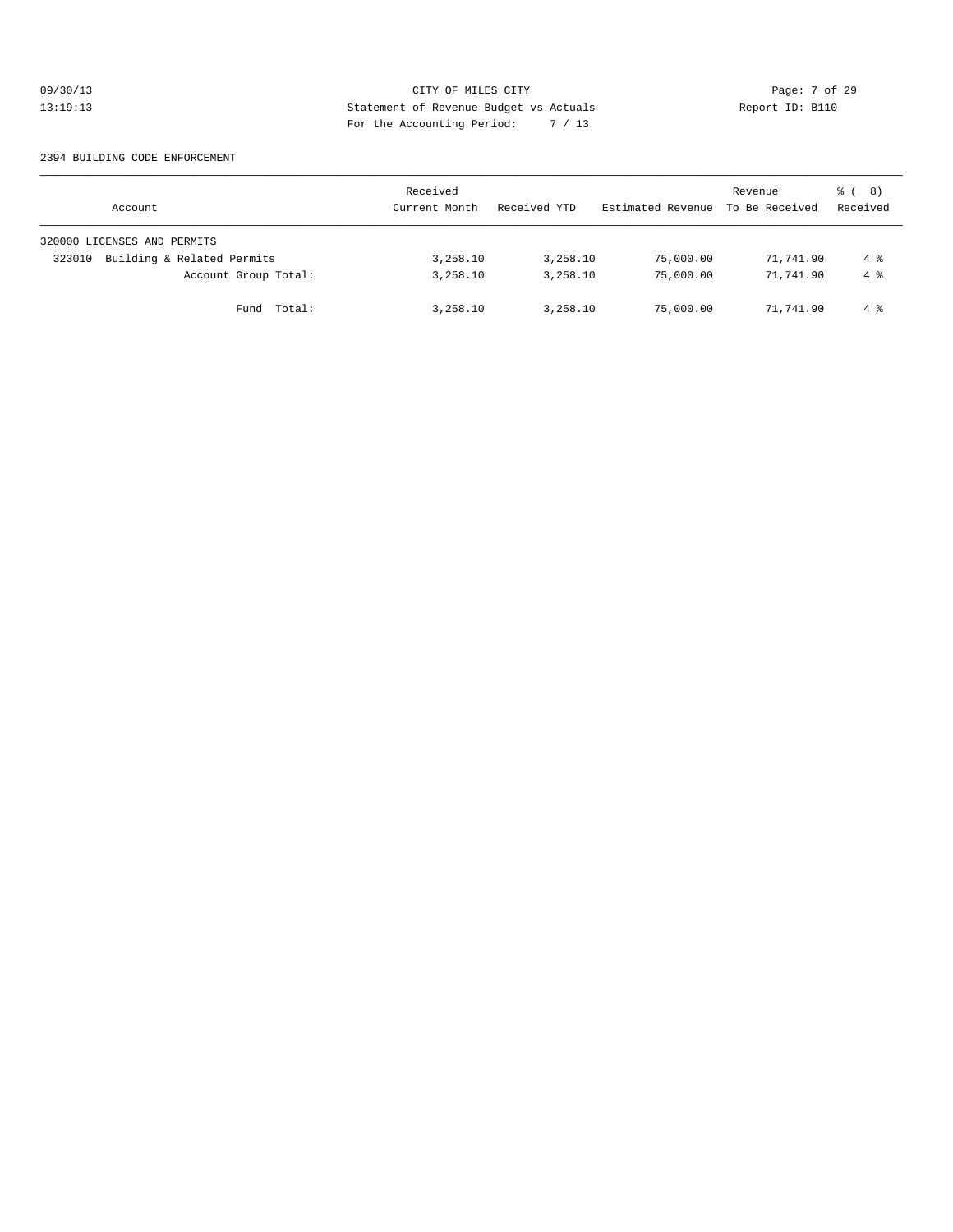# 09/30/13 CITY OF MILES CITY Page: 8 of 29 13:19:13 Statement of Revenue Budget vs Actuals Report ID: B110 For the Accounting Period: 7 / 13

2400 LTG M D#165-(Gen City)

|        |                                          | Received      |              |                   | Revenue        | ී (<br>8)      |
|--------|------------------------------------------|---------------|--------------|-------------------|----------------|----------------|
|        | Account                                  | Current Month | Received YTD | Estimated Revenue | To Be Received | Received       |
|        | 360000 MISCELLANEOUS REVENUE             |               |              |                   |                |                |
| 363010 | Maintenance Assessments                  | 2,292.86      | 2,292.86     | 149,556.00        | 147, 263. 14   | 2 <sub>8</sub> |
| 363040 | Penalty & Interest on Deling Assessments | 158.00        | 158.00       | 500.00            | 342.00         | $32*$          |
|        | Account Group Total:                     | 2,450.86      | 2,450.86     | 150,056.00        | 147,605.14     | 2 <sup>8</sup> |
|        | 370000 INVESTMENT EARNINGS               |               |              |                   |                |                |
| 371010 | Investment Earnings                      | 9.16          | 9.16         | 100.00            | 90.84          | 9%             |
|        | Account Group Total:                     | 9.16          | 9.16         | 100.00            | 90.84          | 9 <sup>8</sup> |
|        | Fund Total:                              | 2,460.02      | 2,460.02     | 150,156.00        | 147,695.98     | 2 <sup>8</sup> |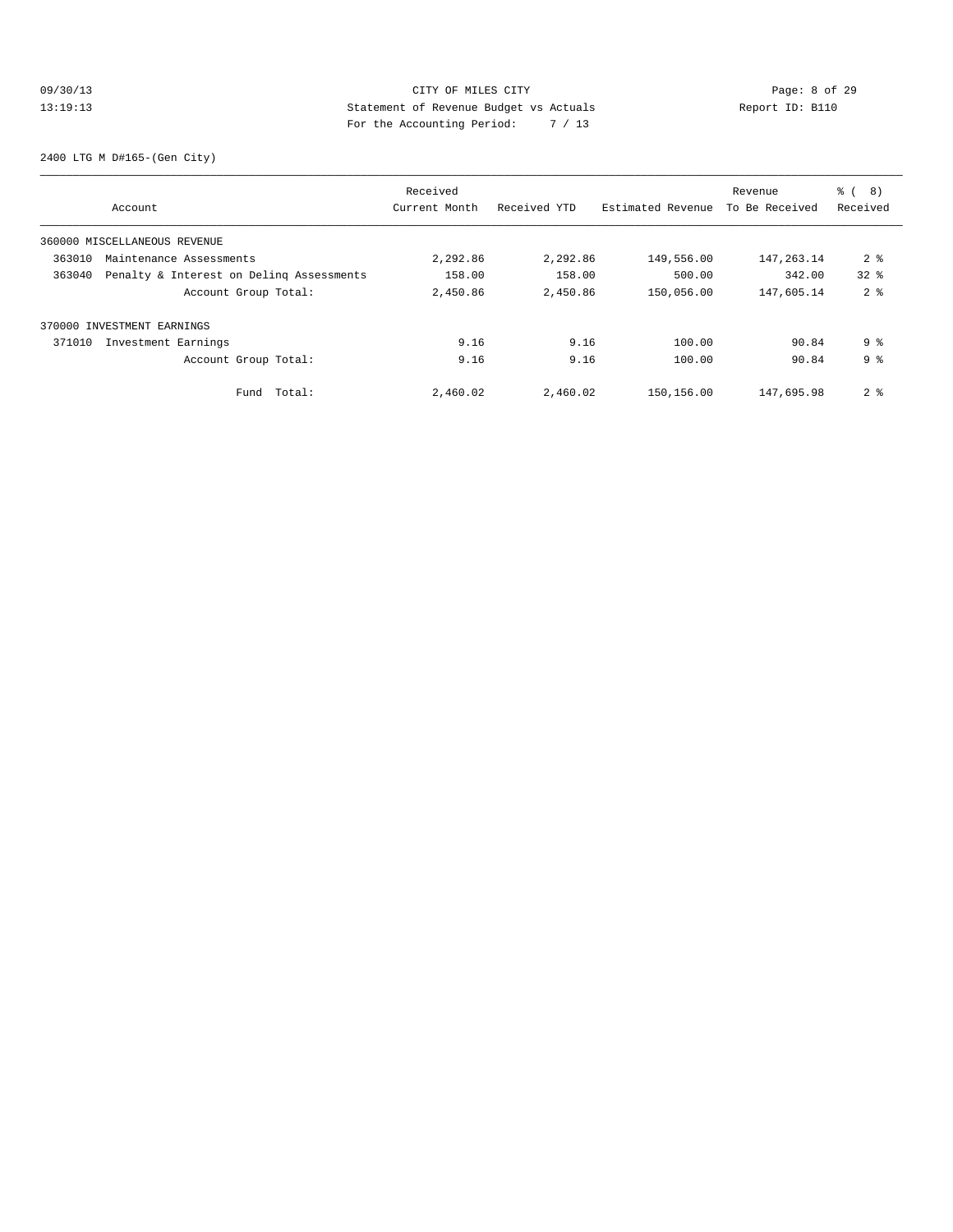# 09/30/13 Page: 9 of 29 13:19:13 Statement of Revenue Budget vs Actuals Report ID: B110 For the Accounting Period: 7 / 13

2420 LTG M D#167-(MilesAddn Etc)

|        |                                          | Received      |              |                   | Revenue        | $\approx$ (<br>8) |
|--------|------------------------------------------|---------------|--------------|-------------------|----------------|-------------------|
|        | Account                                  | Current Month | Received YTD | Estimated Revenue | To Be Received | Received          |
|        | 360000 MISCELLANEOUS REVENUE             |               |              |                   |                |                   |
| 363010 | Maintenance Assessments                  | 343.82        | 343.82       | 27,235.00         | 26,891.18      | 1 <sup>8</sup>    |
| 363040 | Penalty & Interest on Deling Assessments | 38.54         | 38.54        | 100.00            | 61.46          | 39 <sup>8</sup>   |
|        | Account Group Total:                     | 382.36        | 382.36       | 27,335.00         | 26,952.64      | 1 <sup>8</sup>    |
|        | 370000 INVESTMENT EARNINGS               |               |              |                   |                |                   |
| 371010 | Investment Earnings                      | 1.89          | 1.89         | 0.00              | $-1.89$        | $***$ %           |
|        | Account Group Total:                     | 1.89          | 1.89         | 0.00              | $-1.89$        | $***$ $\approx$   |
|        | Total:<br>Fund                           | 384.25        | 384.25       | 27,335.00         | 26,950.75      | 1 <sup>8</sup>    |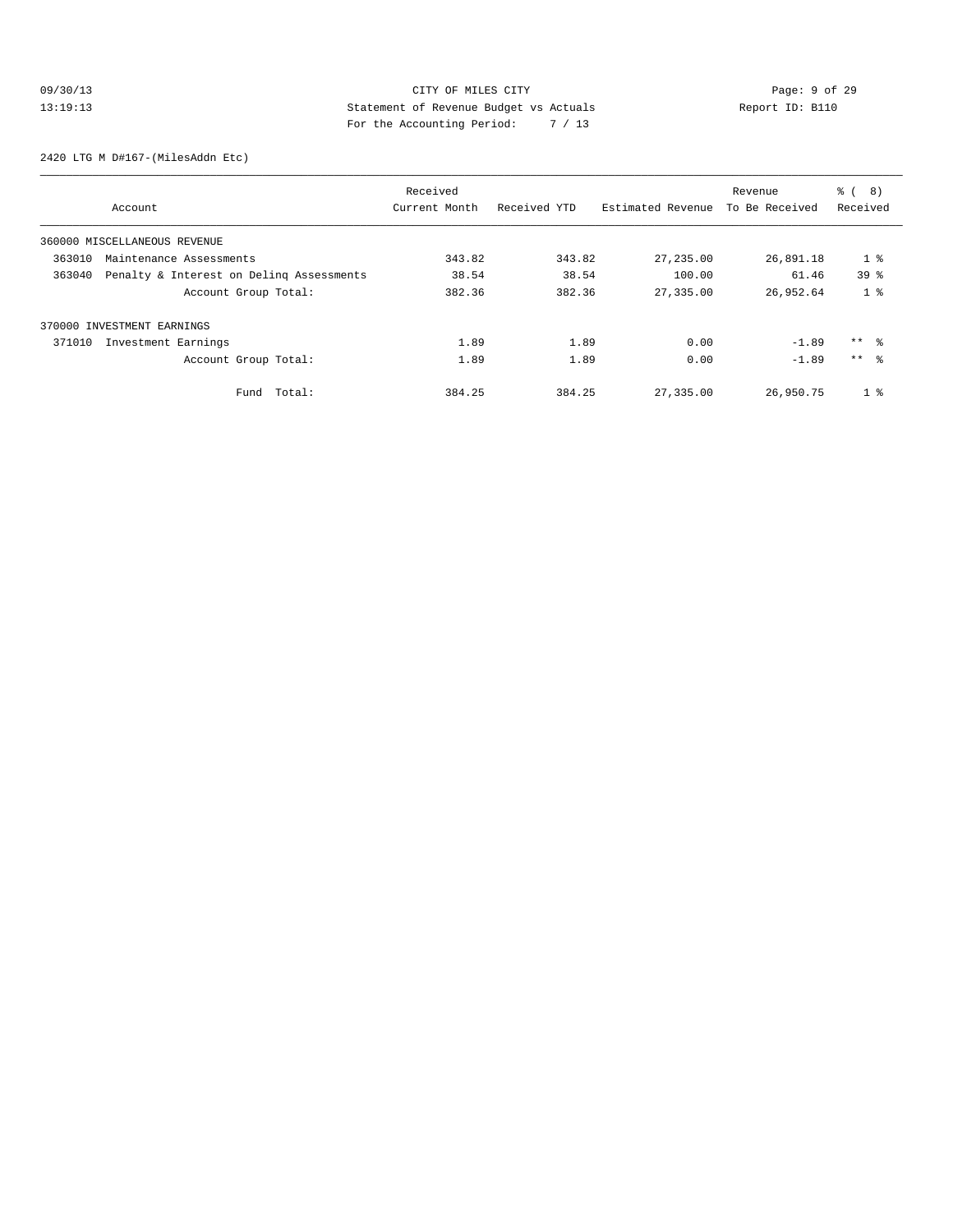# 09/30/13 Page: 10 of 29 13:19:13 Statement of Revenue Budget vs Actuals Report ID: B110 For the Accounting Period: 7 / 13

2430 LTG M D#171-(Balsam Est)

|                                                    | Received      |              |                   | Revenue        | 8)<br>$\frac{6}{6}$ |
|----------------------------------------------------|---------------|--------------|-------------------|----------------|---------------------|
| Account                                            | Current Month | Received YTD | Estimated Revenue | To Be Received | Received            |
| 360000 MISCELLANEOUS REVENUE                       |               |              |                   |                |                     |
| 363010<br>Maintenance Assessments                  | 44.97         | 44.97        | 2,604.00          | 2,559.03       | 2 <sup>8</sup>      |
| 363040<br>Penalty & Interest on Deling Assessments | 2.07          | 2.07         | 0.00              | $-2.07$        | $***$ $ -$          |
| Account Group Total:                               | 47.04         | 47.04        | 2,604.00          | 2,556.96       | 2 <sup>8</sup>      |
| 370000 INVESTMENT EARNINGS                         |               |              |                   |                |                     |
| 371010<br>Investment Earnings                      | 0.25          | 0.25         | 0.00              | $-0.25$        | $***$ %             |
| Account Group Total:                               | 0.25          | 0.25         | 0.00              | $-0.25$        | $***$ $\approx$     |
| Total:<br>Fund                                     | 47.29         | 47.29        | 2,604.00          | 2,556.71       | 2 <sub>8</sub>      |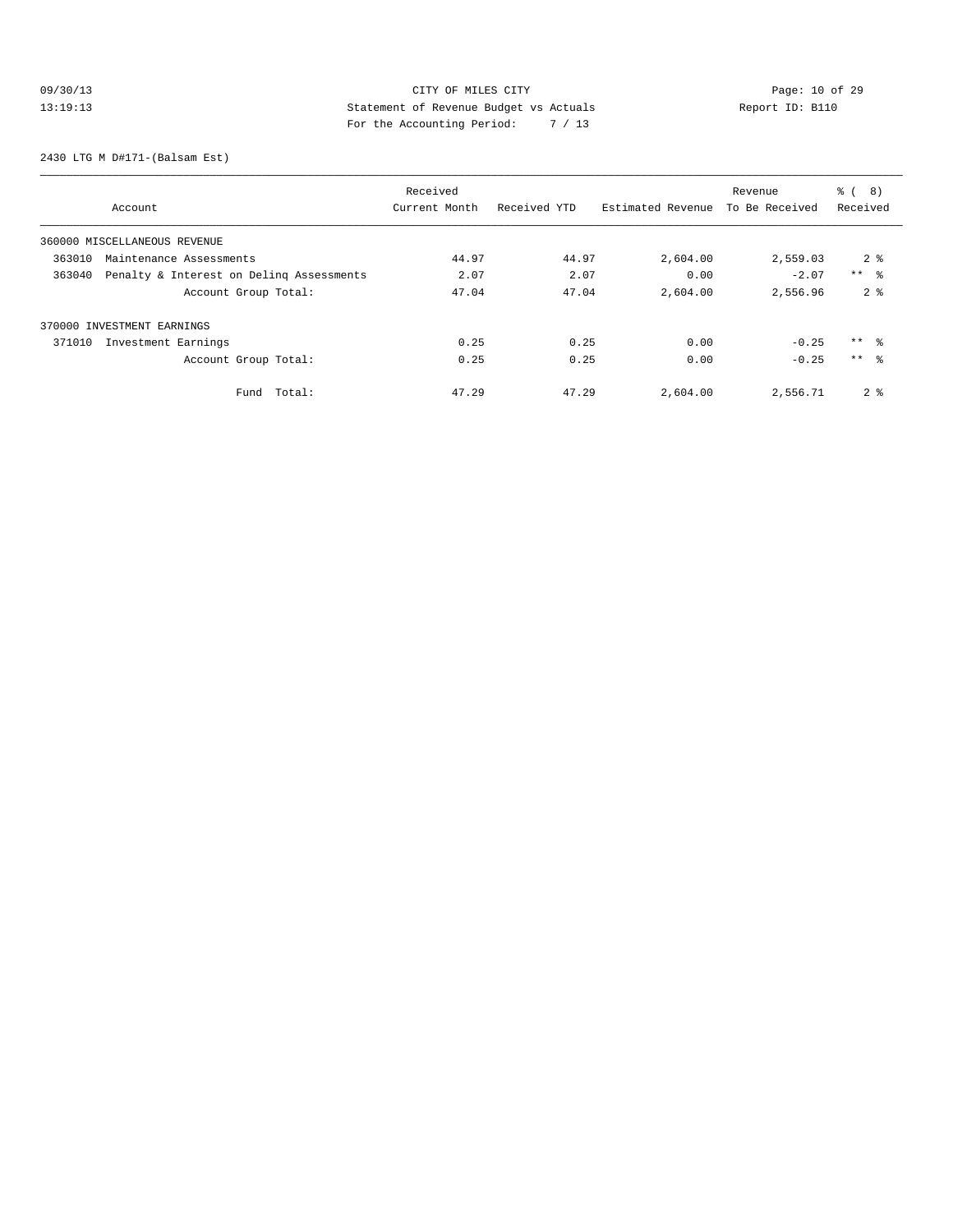# 09/30/13 Page: 11 of 29 13:19:13 Statement of Revenue Budget vs Actuals Report ID: B110<br>Report ID: B110 For the Accounting Period: 7 / 13

2440 LTG M D#172-(Main Str)

|        |                                          | Received      |              |                   | Revenue        | $\approx$ (<br>8) |
|--------|------------------------------------------|---------------|--------------|-------------------|----------------|-------------------|
|        | Account                                  | Current Month | Received YTD | Estimated Revenue | To Be Received | Received          |
|        | 360000 MISCELLANEOUS REVENUE             |               |              |                   |                |                   |
| 363010 | Maintenance Assessments                  | 159.01        | 159.01       | 8,393.00          | 8,233.99       | 2 <sup>8</sup>    |
| 363040 | Penalty & Interest on Deling Assessments | 17.49         | 17.49        | 100.00            | 82.51          | $17*$             |
|        | Account Group Total:                     | 176.50        | 176.50       | 8,493.00          | 8,316.50       | 2 <sup>8</sup>    |
|        | 370000 INVESTMENT EARNINGS               |               |              |                   |                |                   |
| 371010 | Investment Earnings                      | 2.29          | 2.29         | 50.00             | 47.71          | 5 <sup>8</sup>    |
|        | Account Group Total:                     | 2.29          | 2.29         | 50.00             | 47.71          | 5 <sup>8</sup>    |
|        | Total:<br>Fund                           | 178.79        | 178.79       | 8,543.00          | 8,364.21       | 2 <sup>8</sup>    |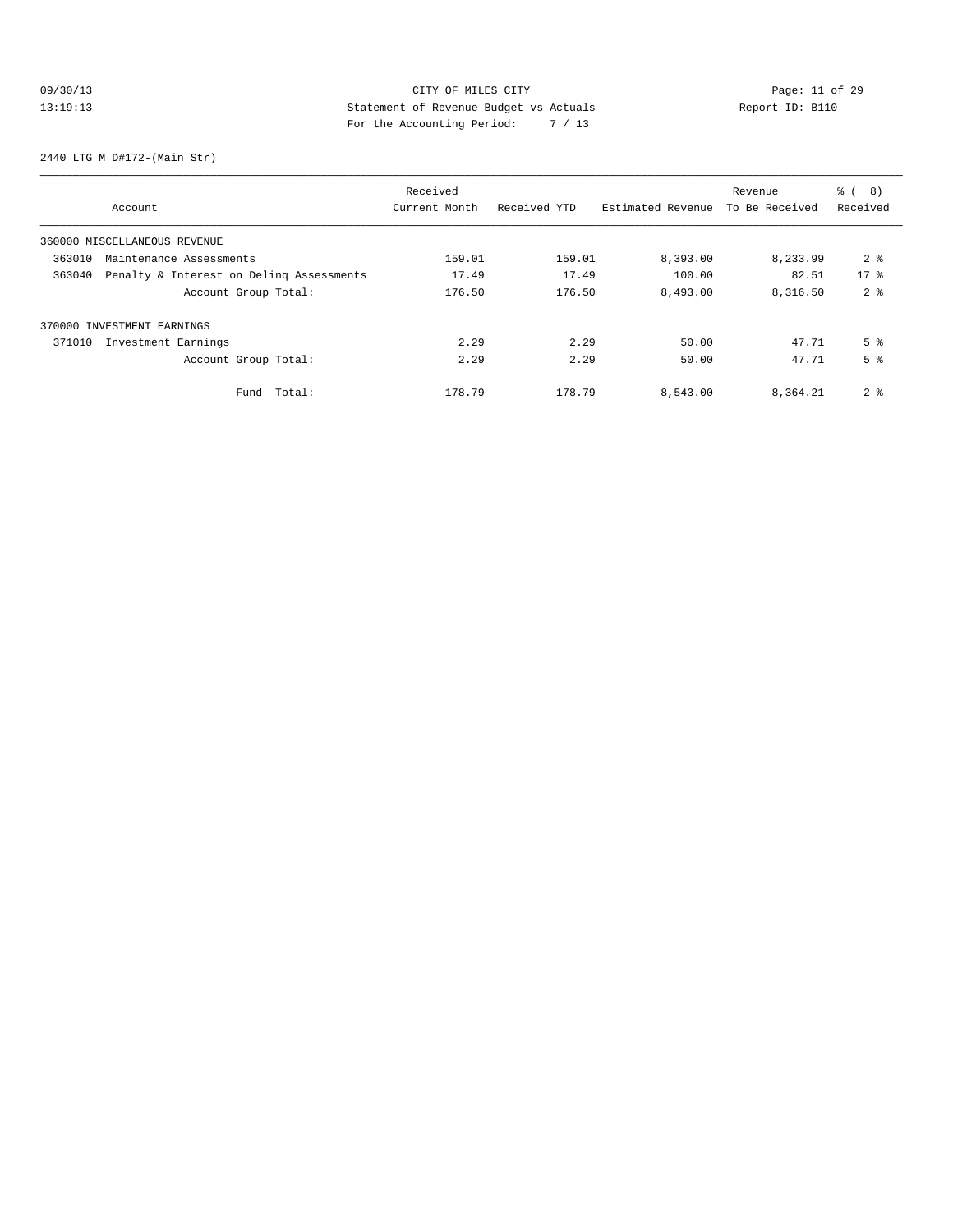# 09/30/13 Page: 12 of 29 13:19:13 Statement of Revenue Budget vs Actuals Report ID: B110 For the Accounting Period: 7 / 13

2450 LTG M D#195-(SG-Trico)

|        |                                          | Received      |              |                   | Revenue        | $\approx$ (<br>8) |
|--------|------------------------------------------|---------------|--------------|-------------------|----------------|-------------------|
|        | Account                                  | Current Month | Received YTD | Estimated Revenue | To Be Received | Received          |
|        | 360000 MISCELLANEOUS REVENUE             |               |              |                   |                |                   |
| 363010 | Maintenance Assessments                  | 42.09         | 42.09        | 6,114.00          | 6,071.91       | 1 <sup>8</sup>    |
| 363040 | Penalty & Interest on Deling Assessments | 1.94          | 1.94         | 0.00              | $-1.94$        | $***$ %           |
|        | Account Group Total:                     | 44.03         | 44.03        | 6.114.00          | 6,069.97       | 1 <sup>8</sup>    |
|        | 370000 INVESTMENT EARNINGS               |               |              |                   |                |                   |
| 371010 | Investment Earnings                      | 0.28          | 0.28         | 0.00              | $-0.28$        | $***$ %           |
|        | Account Group Total:                     | 0.28          | 0.28         | 0.00              | $-0.28$        | $***$ 8           |
|        | Total:<br>Fund                           | 44.31         | 44.31        | 6,114.00          | 6,069.69       | 1 <sup>8</sup>    |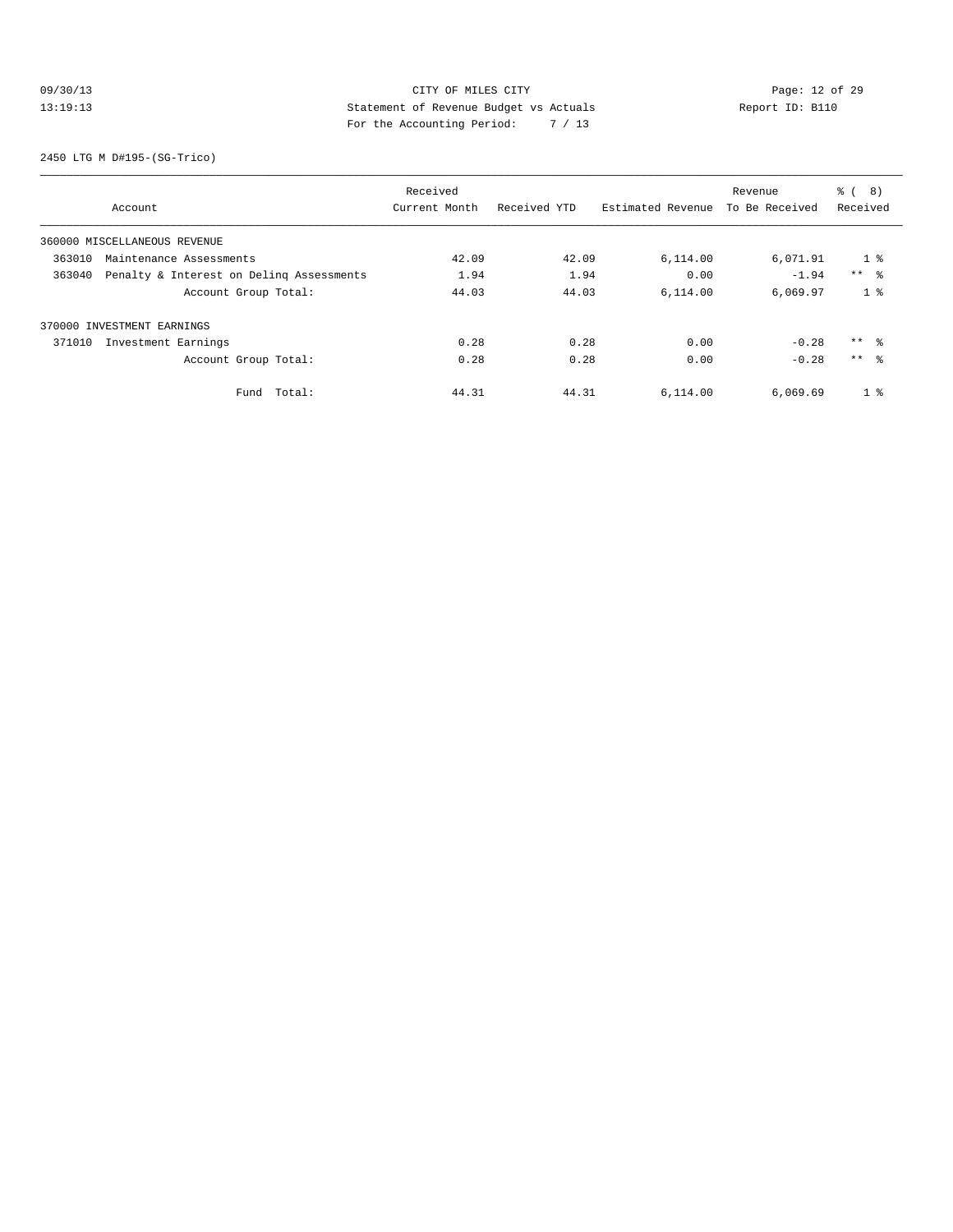# 09/30/13 Page: 13 of 29 13:19:13 Statement of Revenue Budget vs Actuals Report ID: B110 For the Accounting Period: 7 / 13

2470 LTG M D#202-(SG-MDU&NV)

|                                                    | Received      |              |                   | Revenue        | <b>%</b> (<br>8) |
|----------------------------------------------------|---------------|--------------|-------------------|----------------|------------------|
| Account                                            | Current Month | Received YTD | Estimated Revenue | To Be Received | Received         |
| 360000 MISCELLANEOUS REVENUE                       |               |              |                   |                |                  |
| 363010<br>Maintenance Assessments                  | 57.22         | 57.22        | 7,615.00          | 7,557.78       | 1 <sup>8</sup>   |
| Penalty & Interest on Deling Assessments<br>363040 | 2.64          | 2.64         | 10.00             | 7.36           | $26$ %           |
| Account Group Total:                               | 59.86         | 59.86        | 7,625.00          | 7,565.14       | 1 <sup>8</sup>   |
| 370000 INVESTMENT EARNINGS                         |               |              |                   |                |                  |
| 371010<br>Investment Earnings                      | 0.43          | 0.43         | 0.00              | $-0.43$        | $***$ 8          |
| Account Group Total:                               | 0.43          | 0.43         | 0.00              | $-0.43$        | $***$ $\approx$  |
| Total:<br>Fund                                     | 60.29         | 60.29        | 7,625.00          | 7,564.71       | 1 <sup>8</sup>   |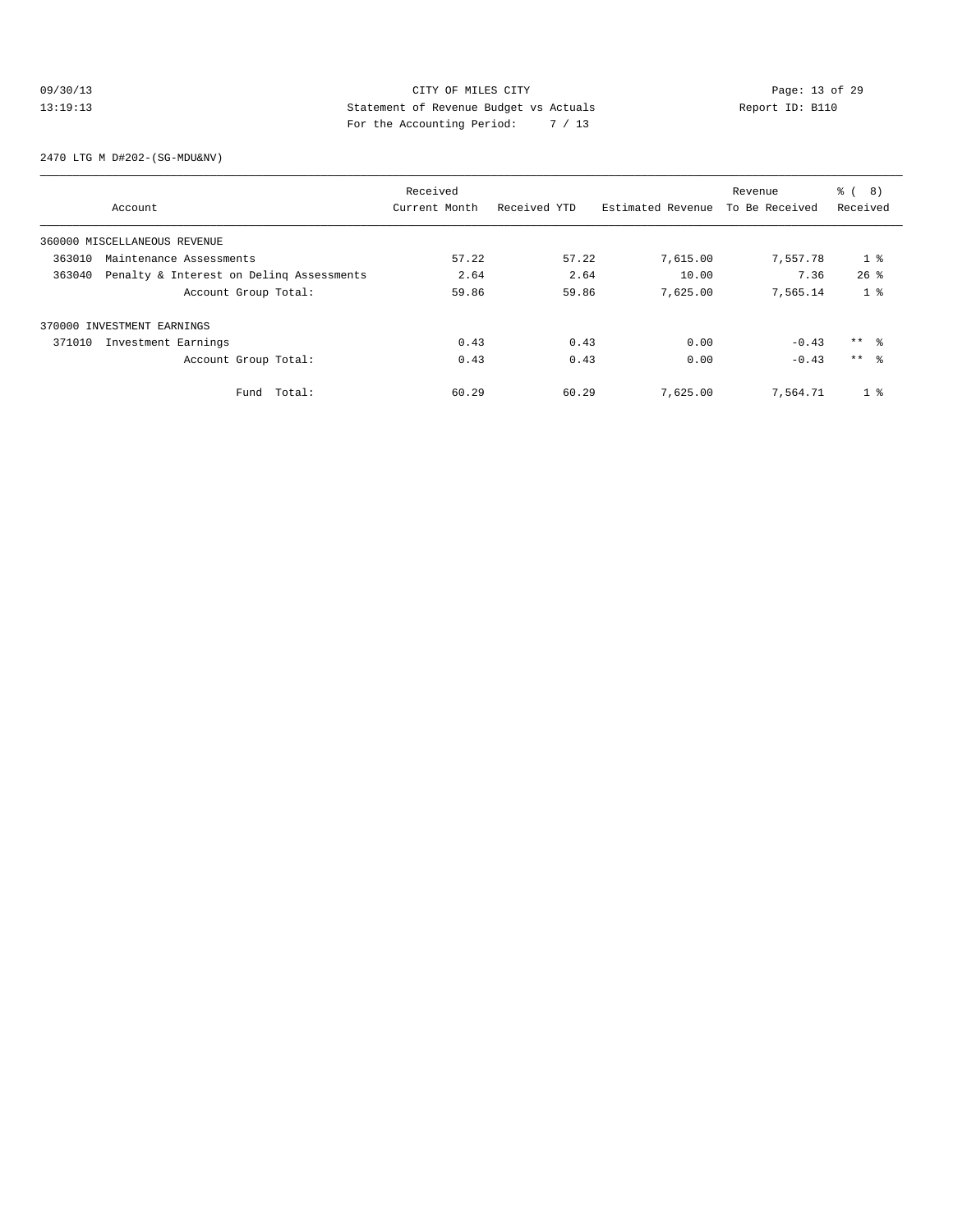# 09/30/13 Page: 14 of 29 13:19:13 Statement of Revenue Budget vs Actuals Report ID: B110 For the Accounting Period: 7 / 13

2480 LTG M M#173-(Milestown Estates)

|                                                    | Received      |              |                   | Revenue        | $\frac{6}{6}$<br>8) |
|----------------------------------------------------|---------------|--------------|-------------------|----------------|---------------------|
| Account                                            | Current Month | Received YTD | Estimated Revenue | To Be Received | Received            |
| 360000 MISCELLANEOUS REVENUE                       |               |              |                   |                |                     |
| 363010<br>Maintenance Assessments                  | 17.98         | 17.98        | 794.00            | 776.02         | 2 <sup>8</sup>      |
| Penalty & Interest on Deling Assessments<br>363040 | 0.83          | 0.83         | 0.00              | $-0.83$        | $***$ $\approx$     |
| Account Group Total:                               | 18.81         | 18.81        | 794.00            | 775.19         | 2 <sup>8</sup>      |
| 370000 INVESTMENT EARNINGS                         |               |              |                   |                |                     |
| 371010<br>Investment Earnings                      | 0.16          | 0.16         | 0.00              | $-0.16$        | $***$ $\approx$     |
| Account Group Total:                               | 0.16          | 0.16         | 0.00              | $-0.16$        | $***$ $\approx$     |
| Total:<br>Fund                                     | 18.97         | 18.97        | 794.00            | 775.03         | 2 <sup>8</sup>      |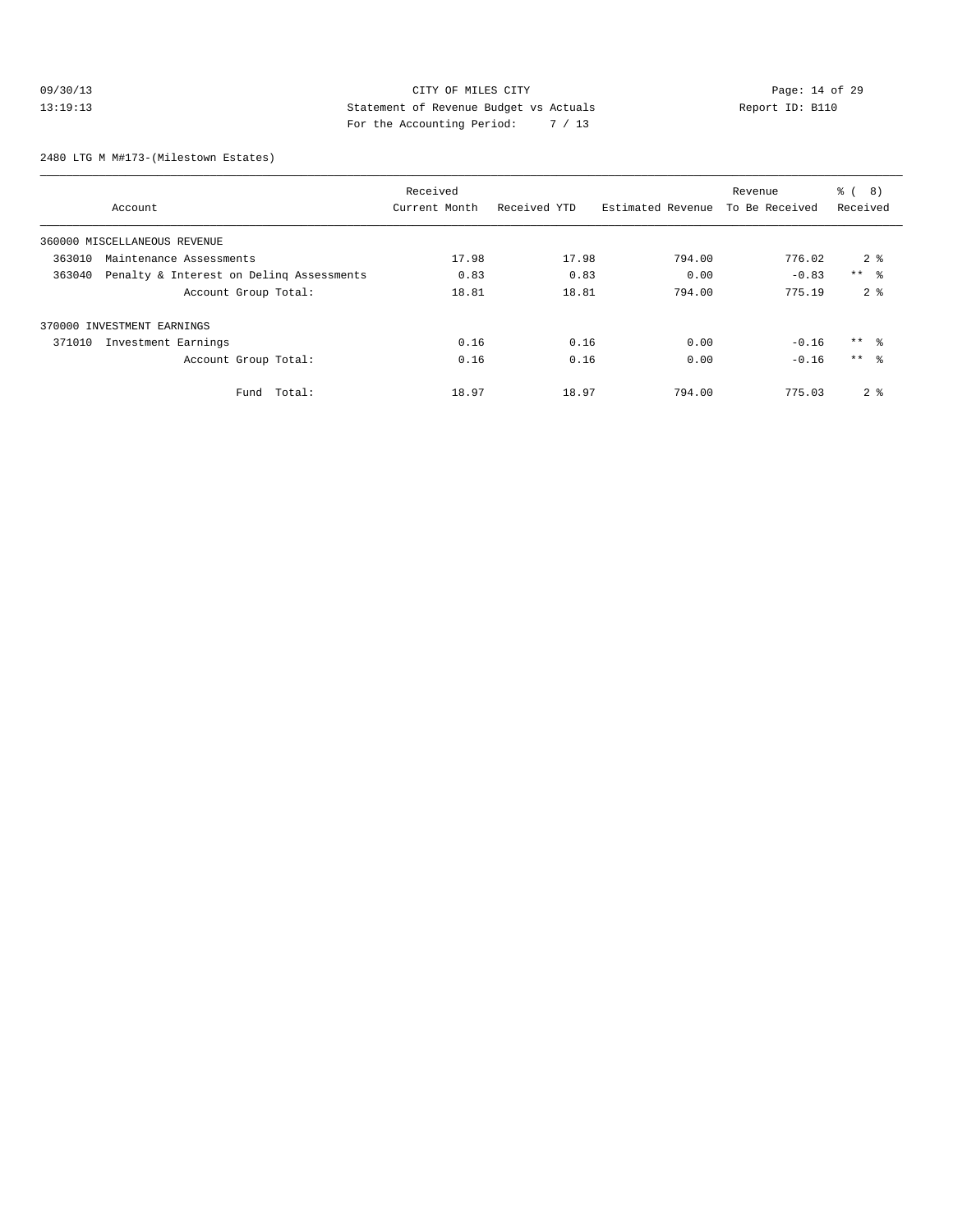# 09/30/13 Page: 15 of 29 13:19:13 Statement of Revenue Budget vs Actuals Report ID: B110<br>Report ID: B110 For the Accounting Period: 7 / 13

2510 STR MAINT DIST #204

| Account                                            | Received<br>Current Month | Received YTD | Estimated Revenue | Revenue<br>To Be Received | % ( 8 )<br>Received |
|----------------------------------------------------|---------------------------|--------------|-------------------|---------------------------|---------------------|
| 360000 MISCELLANEOUS REVENUE                       |                           |              |                   |                           |                     |
| 363010<br>Maintenance Assessments                  | 7,929.16                  | 7,929.16     | 963, 243.00       | 955, 313.84               | 1 <sup>8</sup>      |
| Penalty & Interest on Deling Assessments<br>363040 | 514.42                    | 514.42       | 1,000.00          | 485.58                    | $51$ $%$            |
| Account Group Total:                               | 8,443.58                  | 8,443.58     | 964, 243.00       | 955,799.42                | 1 <sup>8</sup>      |
| 370000 INVESTMENT EARNINGS                         |                           |              |                   |                           |                     |
| 371010<br>Investment Earnings                      | 87.33                     | 87.33        | 400.00            | 312.67                    | $22$ $%$            |
| Account Group Total:                               | 87.33                     | 87.33        | 400.00            | 312.67                    | $22$ $%$            |
| 380000 OTHER FINANCING SOURCES                     |                           |              |                   |                           |                     |
| 383000<br>Interfund Operating Transfer             | 0.00                      | 0.00         | 90,633.00         | 90,633.00                 | 0 <sup>8</sup>      |
| Account Group Total:                               | 0.00                      | 0.00         | 90,633.00         | 90,633.00                 | 0 <sup>8</sup>      |
| Total:<br>Fund                                     | 8,530.91                  | 8,530.91     | 1,055,276.00      | 1,046,745.09              | 1 <sup>8</sup>      |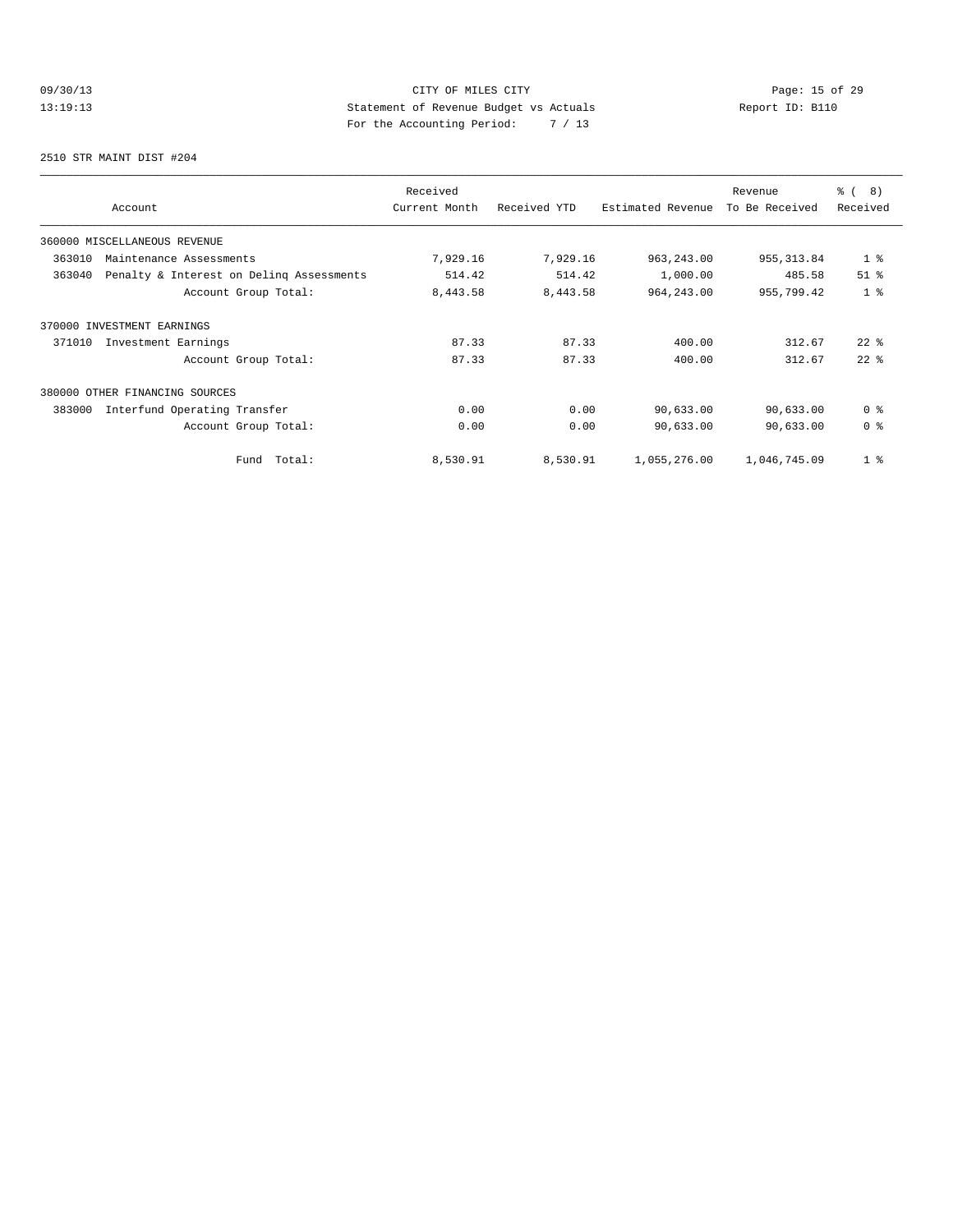# 09/30/13 Page: 16 of 29 13:19:13 Statement of Revenue Budget vs Actuals Report ID: B110 For the Accounting Period: 7 / 13

2520 STR MAINT DIST #205

| Account                                            | Received<br>Current Month | Received YTD | Estimated Revenue | Revenue<br>To Be Received | % ( 8 )<br>Received |
|----------------------------------------------------|---------------------------|--------------|-------------------|---------------------------|---------------------|
| 360000 MISCELLANEOUS REVENUE                       |                           |              |                   |                           |                     |
| 363010<br>Maintenance Assessments                  | 5,946.23                  | 5,946.23     | 258,450.00        | 252,503.77                | 2 <sub>8</sub>      |
| Penalty & Interest on Deling Assessments<br>363040 | 287.24                    | 287.24       | 1,000.00          | 712.76                    | 298                 |
| Account Group Total:                               | 6,233.47                  | 6,233.47     | 259,450.00        | 253, 216.53               | 2 <sup>8</sup>      |
| 370000 INVESTMENT EARNINGS                         |                           |              |                   |                           |                     |
| Investment Earnings<br>371010                      | 32.54                     | 32.54        | 400.00            | 367.46                    | 8 %                 |
| Account Group Total:                               | 32.54                     | 32.54        | 400.00            | 367.46                    | 8 %                 |
| OTHER FINANCING SOURCES<br>380000                  |                           |              |                   |                           |                     |
| 383000<br>Interfund Operating Transfer             | 0.00                      | 0.00         | 90,633.00         | 90,633.00                 | 0 <sup>8</sup>      |
| Account Group Total:                               | 0.00                      | 0.00         | 90,633.00         | 90,633.00                 | 0 <sup>8</sup>      |
| Total:<br>Fund                                     | 6,266.01                  | 6, 266.01    | 350,483.00        | 344, 216.99               | 2 <sub>8</sub>      |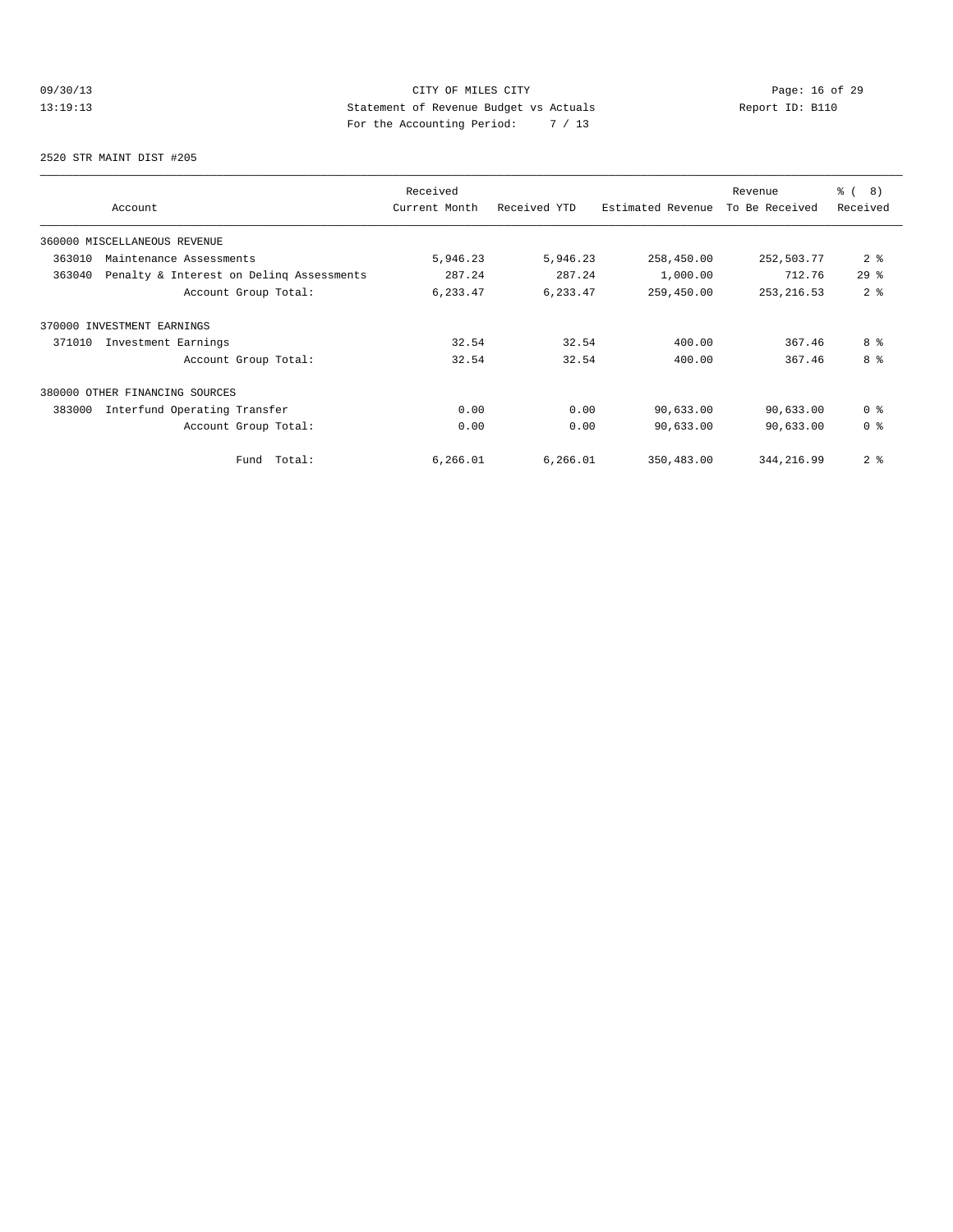# 09/30/13 Page: 17 of 29 13:19:13 Statement of Revenue Budget vs Actuals Report ID: B110 For the Accounting Period: 7 / 13

2540 STR MAINT DIST#207-(MILESTOWN ESTATES)

|                                                    | Received      |              |                   | Revenue        | $\frac{6}{6}$<br>8) |
|----------------------------------------------------|---------------|--------------|-------------------|----------------|---------------------|
| Account                                            | Current Month | Received YTD | Estimated Revenue | To Be Received | Received            |
| 360000 MISCELLANEOUS REVENUE                       |               |              |                   |                |                     |
| 363010<br>Maintenance Assessments                  | 50.00         | 50.00        | 4,216.00          | 4,166.00       | 1 <sup>8</sup>      |
| 363040<br>Penalty & Interest on Deling Assessments | 2.30          | 2.30         | 0.00              | $-2.30$        | $***$ $\approx$     |
| Account Group Total:                               | 52.30         | 52.30        | 4,216.00          | 4,163.70       | 1 <sup>8</sup>      |
| 370000 INVESTMENT EARNINGS                         |               |              |                   |                |                     |
| 371010<br>Investment Earnings                      | 0.34          | 0.34         | 0.00              | $-0.34$        | $***$ %             |
| Account Group Total:                               | 0.34          | 0.34         | 0.00              | $-0.34$        | $***$ 8             |
| Total:<br>Fund                                     | 52.64         | 52.64        | 4,216.00          | 4,163.36       | 1 <sup>8</sup>      |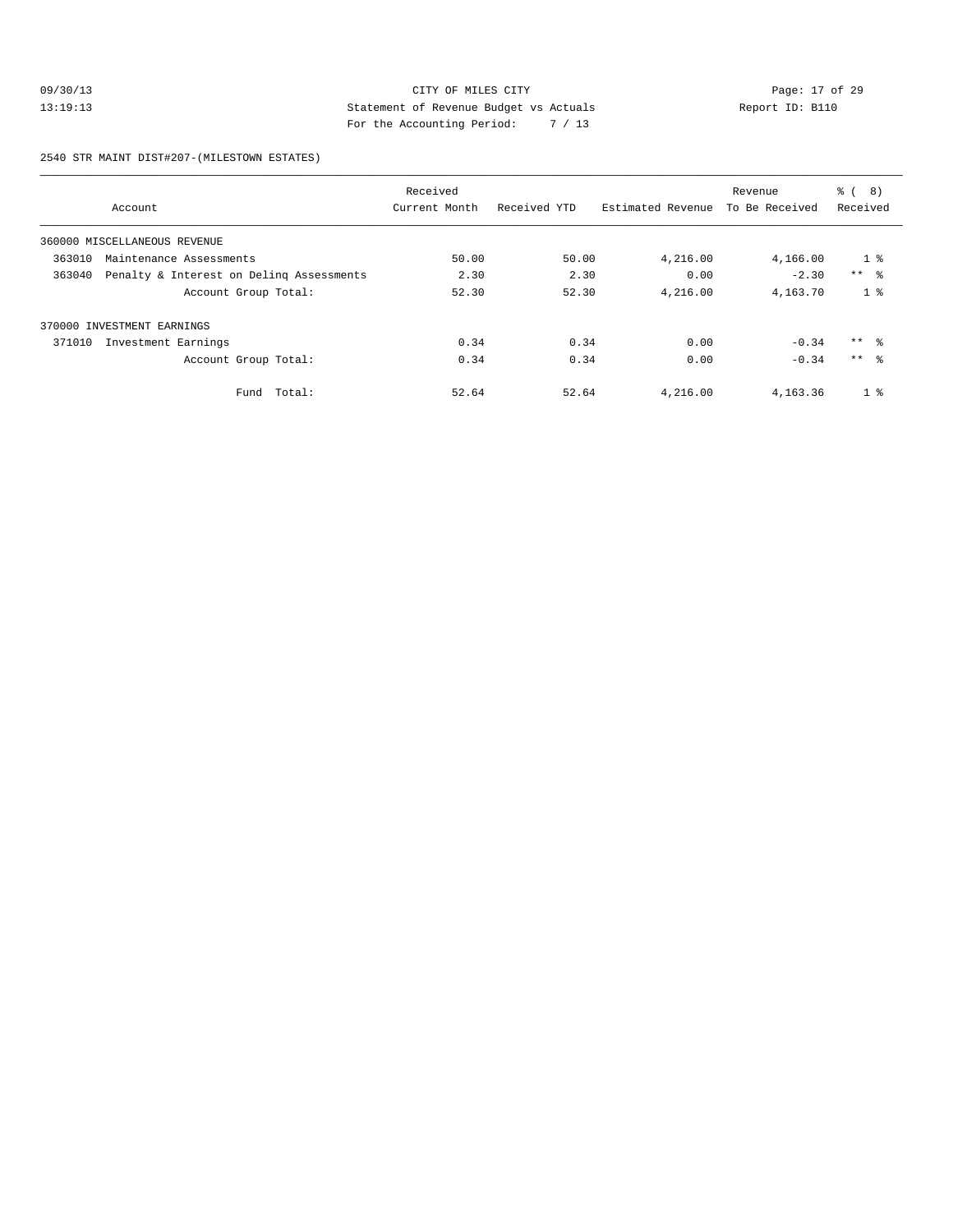# 09/30/13 Page: 18 of 29 13:19:13 Statement of Revenue Budget vs Actuals Report ID: B110 For the Accounting Period: 7 / 13

2820 GAS TAX

| Account                              | Received<br>Current Month | Received YTD | Estimated Revenue | Revenue<br>To Be Received | <sub>රී</sub> ( 8 )<br>Received |
|--------------------------------------|---------------------------|--------------|-------------------|---------------------------|---------------------------------|
| 330000 INTERGOVERNMENTAL REVENUES    |                           |              |                   |                           |                                 |
| Gasoline Tax Apportionment<br>335040 | 15, 182.37                | 15, 182. 37  | 182,188.00        | 167,005.63                | 8 %                             |
| Account Group Total:                 | 15,182.37                 | 15,182.37    | 182,188.00        | 167,005.63                | 8 %                             |
| Fund Total:                          | 15, 182.37                | 15,182.37    | 182,188.00        | 167,005.63                | 8 %                             |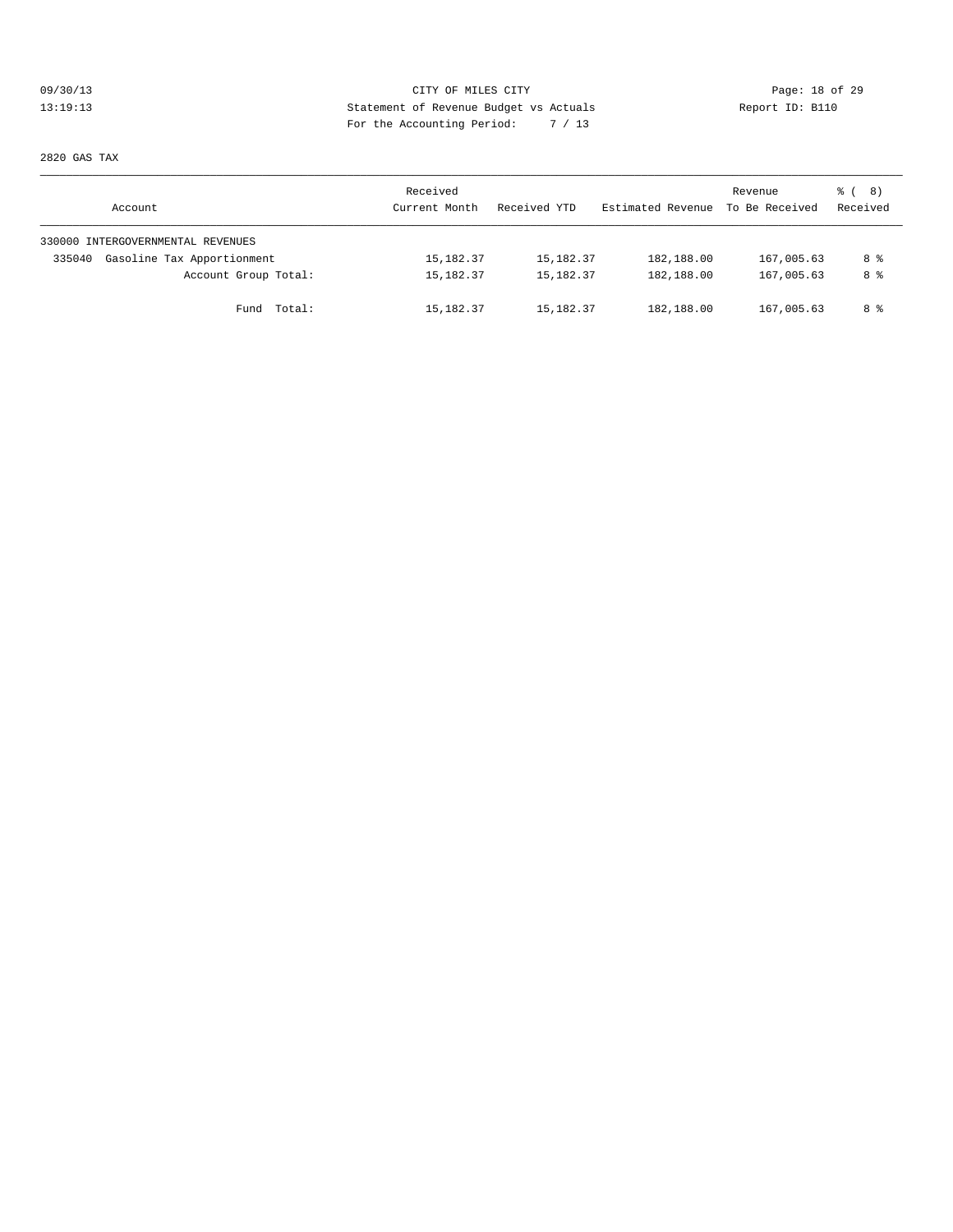# 09/30/13 Page: 19 of 29 13:19:13 Statement of Revenue Budget vs Actuals Report ID: B110 For the Accounting Period: 7 / 13

#### 2850 911 EMERGENCY

|        |                                   | Received      |              |                   | Revenue        | <b>%</b> (<br>8)   |
|--------|-----------------------------------|---------------|--------------|-------------------|----------------|--------------------|
|        | Account                           | Current Month | Received YTD | Estimated Revenue | To Be Received | Received           |
|        | 330000 INTERGOVERNMENTAL REVENUES |               |              |                   |                |                    |
| 335080 | Basic 911 Funds                   | 15,873.42     | 15,873.42    | 65,244.00         | 49,370.58      | $24$ %             |
| 335081 | Enhanced 911 Funds                | 15,873.42     | 15,873.42    | 65,244.00         | 49,370.58      | $24$ %             |
| 335082 | 911 - WIRELESS FUNDS              | 19,222.68     | 19,222.68    | 78,217.00         | 58,994.32      | $25$ %             |
|        | Account Group Total:              | 50,969.52     | 50,969.52    | 208,705.00        | 157,735.48     | $24$ %             |
|        | 370000 INVESTMENT EARNINGS        |               |              |                   |                |                    |
| 371010 | Investment Earnings               | 3.35          | 3.35         | 200.00            | 196.65         | 2 <sup>8</sup>     |
|        | Account Group Total:              | 3.35          | 3.35         | 200.00            | 196.65         | 2 <sup>8</sup>     |
|        | Total:<br>Fund                    | 50,972.87     | 50,972.87    | 208,905.00        | 157,932.13     | $24$ $\frac{6}{5}$ |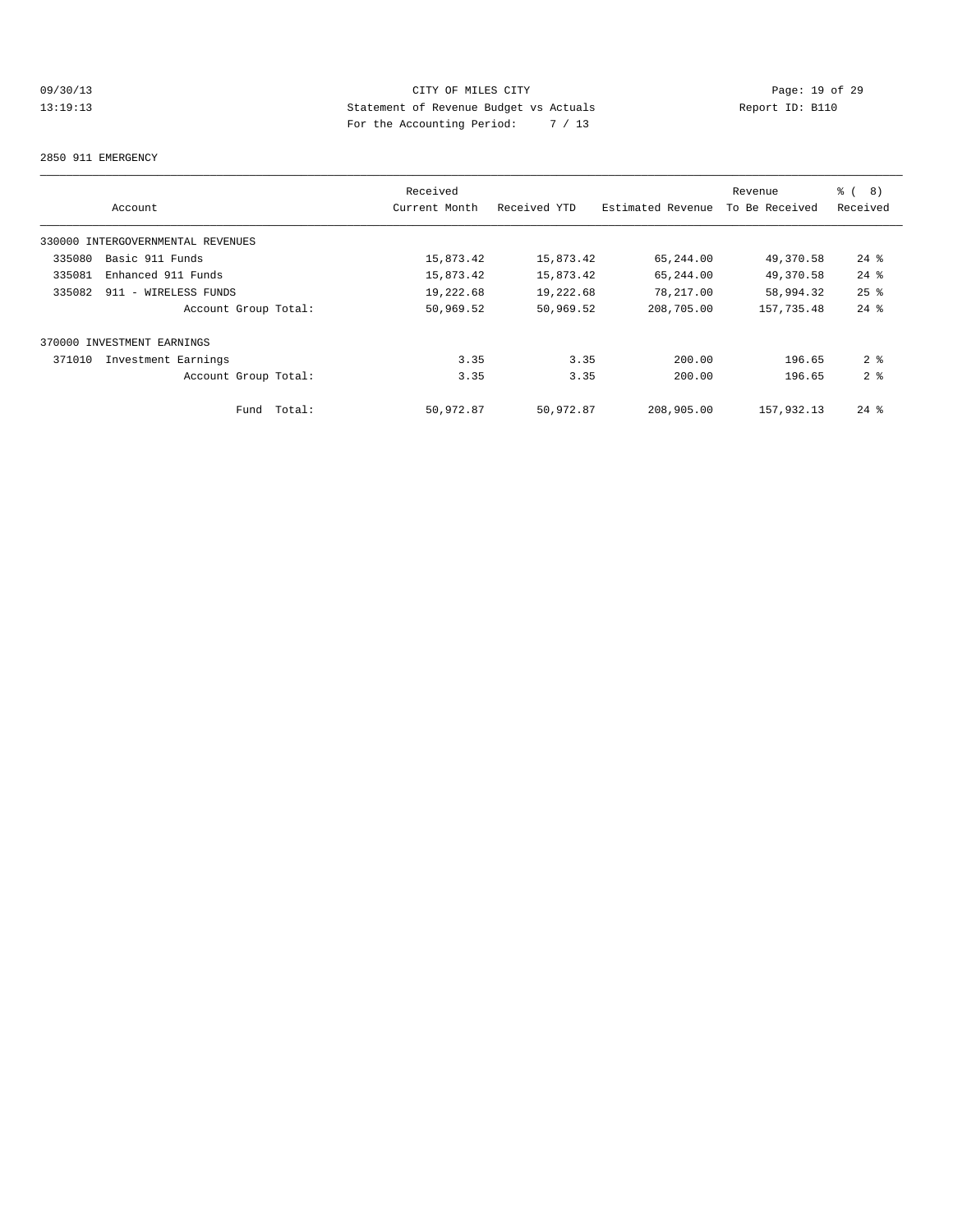# 09/30/13 Page: 20 of 29 13:19:13 Statement of Revenue Budget vs Actuals Report ID: B110 For the Accounting Period: 7 / 13

#### 2880 LIBRARY GRANTS

|        | Account                           | Received<br>Current Month | Received YTD | Estimated Revenue | Revenue<br>To Be Received | ී ( 8 )<br>Received |
|--------|-----------------------------------|---------------------------|--------------|-------------------|---------------------------|---------------------|
|        | 330000 INTERGOVERNMENTAL REVENUES |                           |              |                   |                           |                     |
| 334100 | Library - State Aid               | 0.00                      | 0.00         | 5,398.00          | 5,398,00                  | 0 %                 |
| 334101 | HB#193-Interlibrary Loan Reimb    | 0.00                      | 0.00         | 2,500.00          | 2,500.00                  | 0 <sub>8</sub>      |
| 334105 | Sagebrush Fed/Coal Sev Tax        | 0.00                      | 0.00         | 6,160.00          | 6,160.00                  | 0 <sub>8</sub>      |
|        | Account Group Total:              | 0.00                      | 0.00         | 14,058.00         | 14,058.00                 | 0 <sub>8</sub>      |
|        | Total:<br>Fund                    | 0.00                      | 0.00         | 14,058.00         | 14,058.00                 | 0 %                 |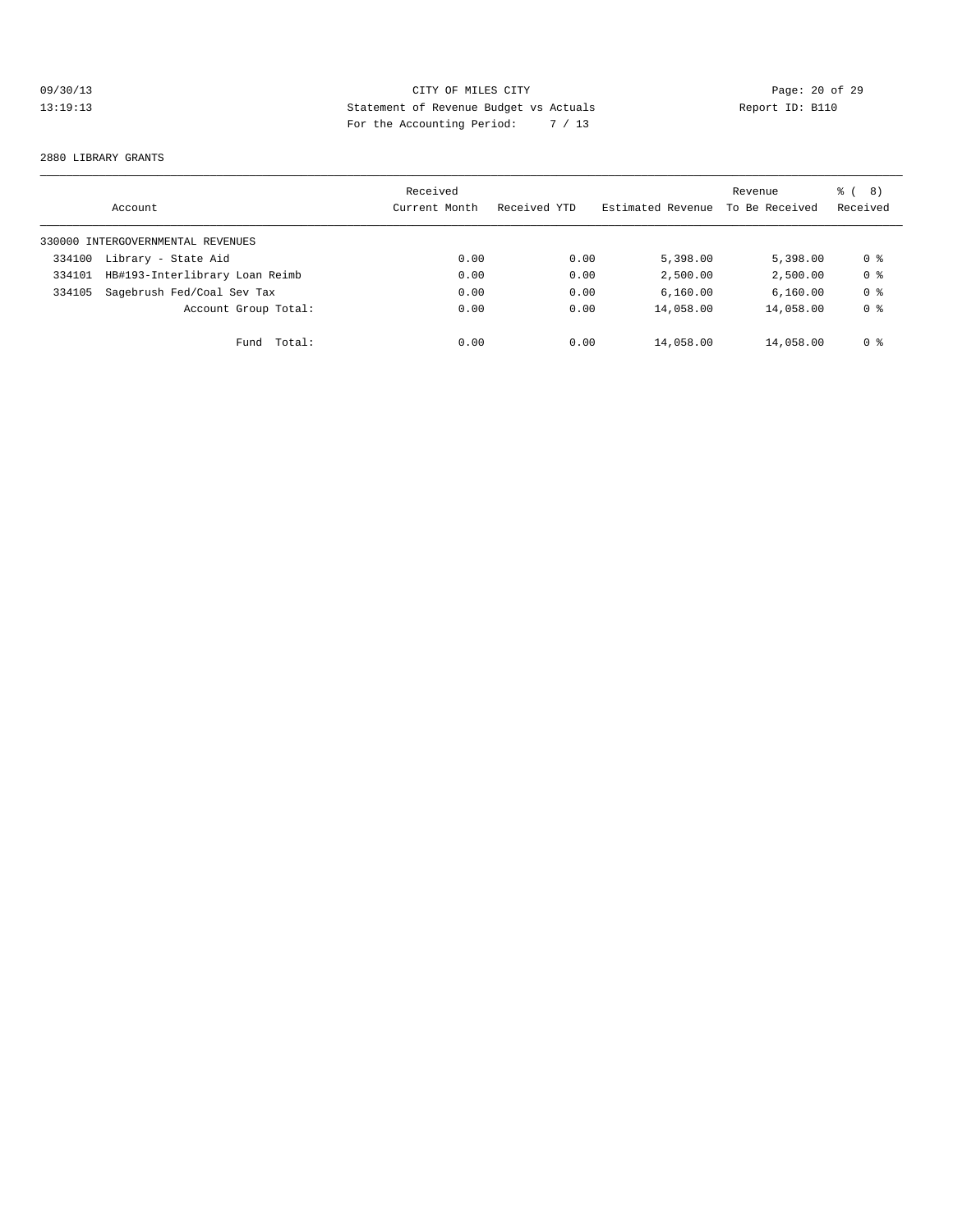# 09/30/13 Page: 21 of 29 13:19:13 Statement of Revenue Budget vs Actuals Report ID: B110 For the Accounting Period: 7 / 13

2935 Historic Preservation

| Account                                        | Received<br>Current Month | Received YTD | Estimated Revenue | Revenue<br>To Be Received | $\frac{6}{6}$ ( 8)<br>Received |
|------------------------------------------------|---------------------------|--------------|-------------------|---------------------------|--------------------------------|
| 330000 INTERGOVERNMENTAL REVENUES              |                           |              |                   |                           |                                |
| 334000<br>State Grants                         | 0.00                      | 0.00         | 5,225.00          | 5.225.00                  | 0 <sup>8</sup>                 |
| Account Group Total:                           | 0.00                      | 0.00         | 5,225.00          | 5,225.00                  | 0 <sup>8</sup>                 |
| 340000 Charges for Services                    |                           |              |                   |                           |                                |
| 346080<br>Preservation Service Fees            | 0.00                      | 0.00         | 1,200.00          | 1,200.00                  | 0 <sup>8</sup>                 |
| Account Group Total:                           | 0.00                      | 0.00         | 1,200.00          | 1,200.00                  | 0 <sup>8</sup>                 |
| 360000 MISCELLANEOUS REVENUE                   |                           |              |                   |                           |                                |
| Preservation-ILPAnderson Grant<br>365050       | 0.00                      | 0.00         | 7,258.00          | 7,258.00                  | 0 <sup>8</sup>                 |
| Custer Co. Historical Society (CCHS)<br>365070 | 0.00                      | 0.00         | 5,023.00          | 5,023.00                  | 0 <sup>8</sup>                 |
| Account Group Total:                           | 0.00                      | 0.00         | 12,281.00         | 12,281.00                 | 0 <sup>8</sup>                 |
| 380000 OTHER FINANCING SOURCES                 |                           |              |                   |                           |                                |
| Interfund Operating Transfer<br>383000         | 0.00                      | 0.00         | 8,000.00          | 8,000.00                  | 0 <sup>8</sup>                 |
| Account Group Total:                           | 0.00                      | 0.00         | 8.000.00          | 8,000.00                  | $0 \text{ }$ $\text{ }$        |
| Fund Total:                                    | 0.00                      | 0.00         | 26,706.00         | 26,706.00                 | 0 <sup>8</sup>                 |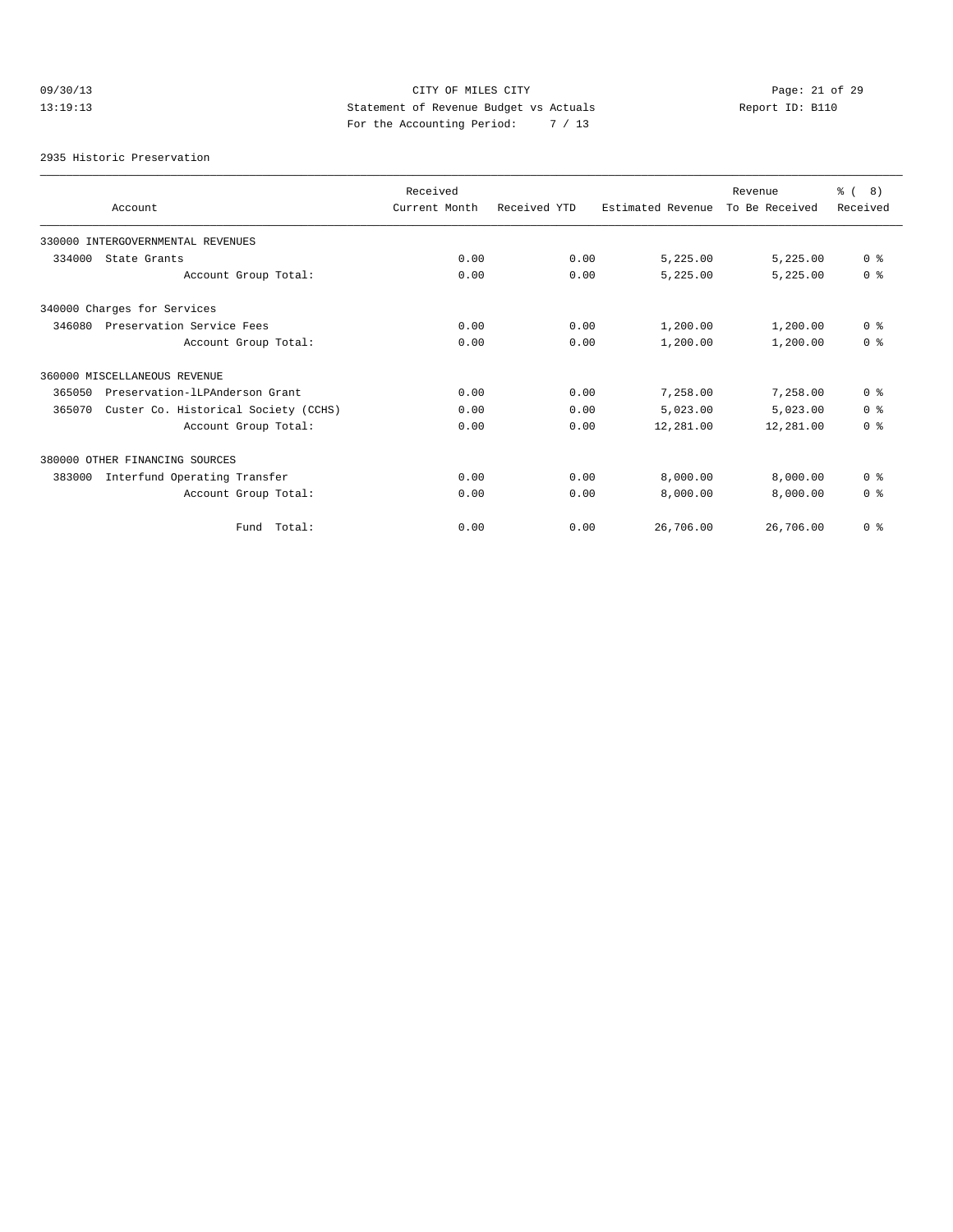# 09/30/13 CITY OF MILES CITY<br>13:19:13 CITY OF MILES CITY<br>29 Statement of Revenue Budget vs Actuals<br>2009 City Agency Michael Statement of Revenue Budget vs Actuals 13:19:13 Statement of Revenue Budget vs Actuals Report ID: B110 For the Accounting Period: 7 / 13

2985 RETIRED SENIOR VOLUNTEER PROG (RSVP)

|        | Account                           | Received<br>Current Month | Received YTD | Estimated Revenue | Revenue<br>To Be Received | % ( 8 )<br>Received |
|--------|-----------------------------------|---------------------------|--------------|-------------------|---------------------------|---------------------|
|        | 330000 INTERGOVERNMENTAL REVENUES |                           |              |                   |                           |                     |
| 331165 | RSVP FEDERAL GRANTS               | 6,231.90                  | 6,231.90     | 58,228.00         | 51,996.10                 | $11*$               |
|        | Account Group Total:              | 6,231.90                  | 6,231.90     | 58,228.00         | 51,996.10                 | 11 <sup>8</sup>     |
|        | 360000 MISCELLANEOUS REVENUE      |                           |              |                   |                           |                     |
| 362020 | MISC REVENUE                      | 0.00                      | 0.00         | 10,000.00         | 10,000.00                 | 0 <sup>8</sup>      |
| 365000 | Contributions and Donations       | 0.00                      | 0.00         | 2,746.00          | 2,746.00                  | 0 <sup>8</sup>      |
|        | Account Group Total:              | 0.00                      | 0.00         | 12,746.00         | 12,746.00                 | 0 <sup>8</sup>      |
|        | 370000 INVESTMENT EARNINGS        |                           |              |                   |                           |                     |
| 371010 | Investment Earnings               | 1.20                      | 1.20         | 0.00              | $-1.20$                   | $***$ $ -$          |
|        | Account Group Total:              | 1.20                      | 1.20         | 0.00              | $-1.20$                   | $***$ $\frac{6}{5}$ |
|        | Total:<br>Fund                    | 6, 233.10                 | 6, 233.10    | 70,974.00         | 64,740.90                 | 9 <sup>°</sup>      |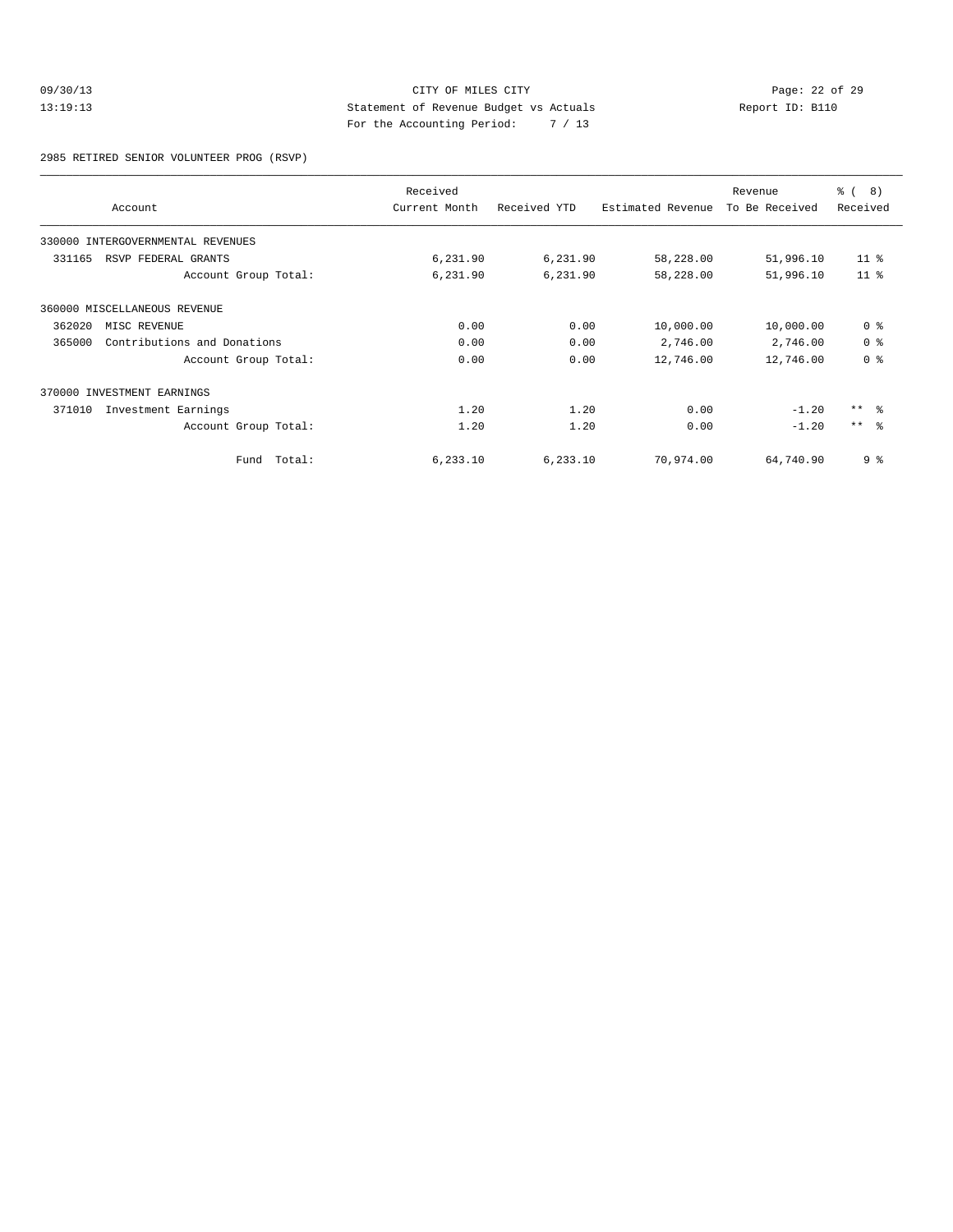#### 09/30/13 Page: 23 of 29 13:19:13 Statement of Revenue Budget vs Actuals Report ID: B110 For the Accounting Period: 7 / 13

4000 General Fund Capitol Improvement Fund

|                                        | Received      |              |                   | Revenue        | ී (<br>(8)     |
|----------------------------------------|---------------|--------------|-------------------|----------------|----------------|
| Account                                | Current Month | Received YTD | Estimated Revenue | To Be Received | Received       |
| 370000 INVESTMENT EARNINGS             |               |              |                   |                |                |
| 371010<br>Investment Earnings          | 29.15         | 29.15        | 0.00              | $-29.15$       | $***$ %        |
| Account Group Total:                   | 29.15         | 29.15        | 0.00              | $-29.15$       | $***$ %        |
| 380000 OTHER FINANCING SOURCES         |               |              |                   |                |                |
| Interfund Operating Transfer<br>383000 | 0.00          | 0.00         | 46,000.00         | 46,000.00      | 0 <sub>8</sub> |
| Account Group Total:                   | 0.00          | 0.00         | 46,000.00         | 46,000.00      | 0 <sub>8</sub> |
| Fund Total:                            | 29.15         | 29.15        | 46,000.00         | 45,970.85      | 0 <sup>8</sup> |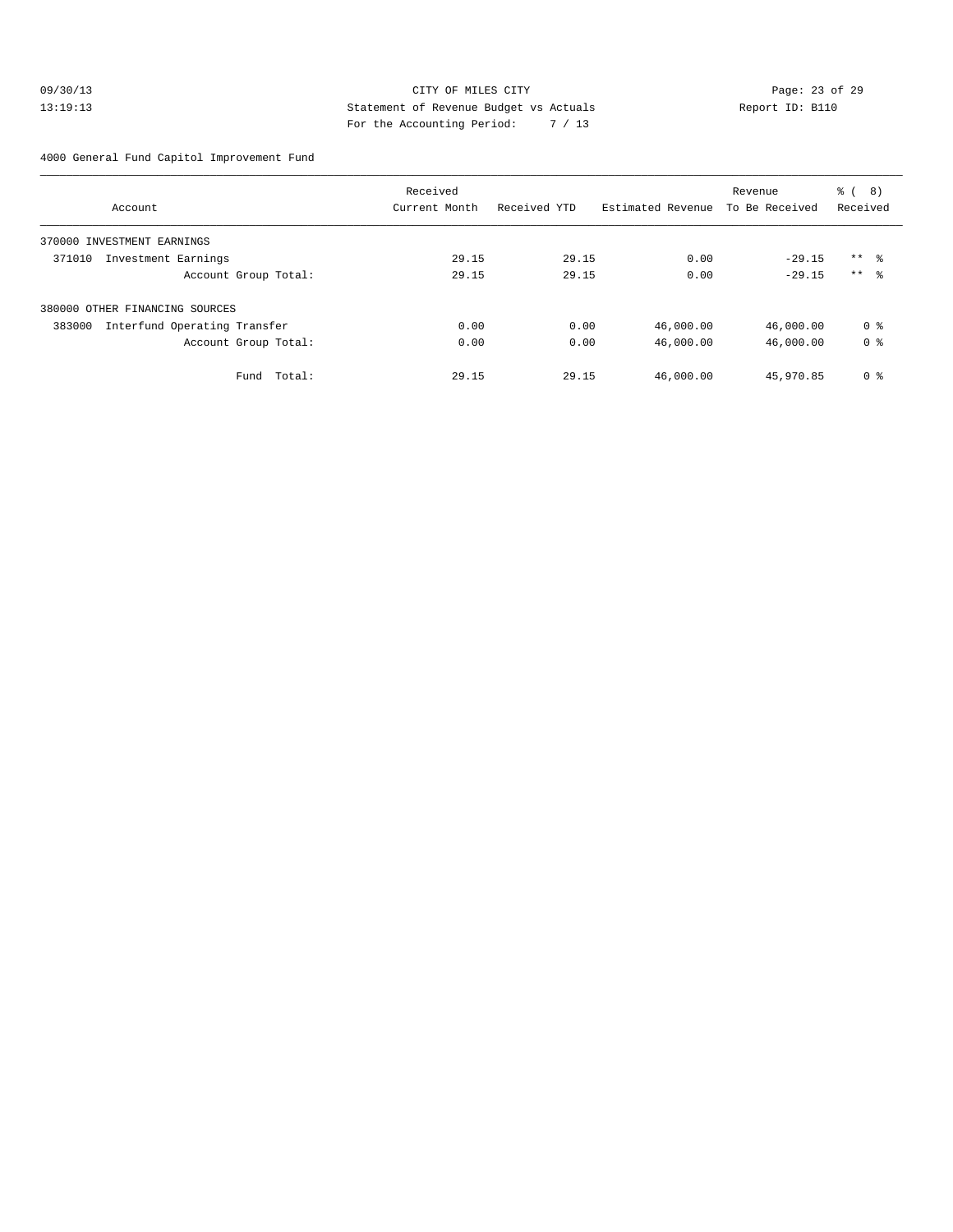# 09/30/13 Page: 24 of 29 13:19:13 Statement of Revenue Budget vs Actuals Report ID: B110 For the Accounting Period: 7 / 13

4060 CAPITAL IMPROV-PUBLIC WORKS

| Account                                | Received<br>Current Month | Received YTD | Estimated Revenue | Revenue<br>To Be Received | $\frac{6}{6}$ ( 8)<br>Received |
|----------------------------------------|---------------------------|--------------|-------------------|---------------------------|--------------------------------|
| 320000 LICENSES AND PERMITS            |                           |              |                   |                           |                                |
| 323040<br>Other Miscellaneous Permits  | 350.00                    | 350.00       | 2,500.00          | 2,150.00                  | $14*$                          |
| Account Group Total:                   | 350.00                    | 350.00       | 2,500.00          | 2,150.00                  | $14*$                          |
| 340000 Charges for Services            |                           |              |                   |                           |                                |
| Street Cleaning<br>343014              | 0.00                      | 0.00         | 8,490.00          | 8,490.00                  | 0 <sup>8</sup>                 |
| 343016<br>Prkg Vio/Off Str-Impnd Fees  | 0.00                      | 0.00         | 500.00            | 500.00                    | 0 <sup>8</sup>                 |
| Account Group Total:                   | 0.00                      | 0.00         | 8,990.00          | 8,990.00                  | 0 <sup>8</sup>                 |
| 370000 INVESTMENT EARNINGS             |                           |              |                   |                           |                                |
| 371010<br>Investment Earnings          | 17.04                     | 17.04        | 0.00              | $-17.04$                  | $***$ $\approx$                |
| Account Group Total:                   | 17.04                     | 17.04        | 0.00              | $-17.04$                  | $***$ $\approx$                |
| 380000 OTHER FINANCING SOURCES         |                           |              |                   |                           |                                |
| 383000<br>Interfund Operating Transfer | 0.00                      | 0.00         | 20,000.00         | 20,000.00                 | 0 <sup>8</sup>                 |
| Account Group Total:                   | 0.00                      | 0.00         | 20,000.00         | 20,000.00                 | 0 <sup>8</sup>                 |
| Fund Total:                            | 367.04                    | 367.04       | 31,490.00         | 31, 122.96                | 1 <sup>8</sup>                 |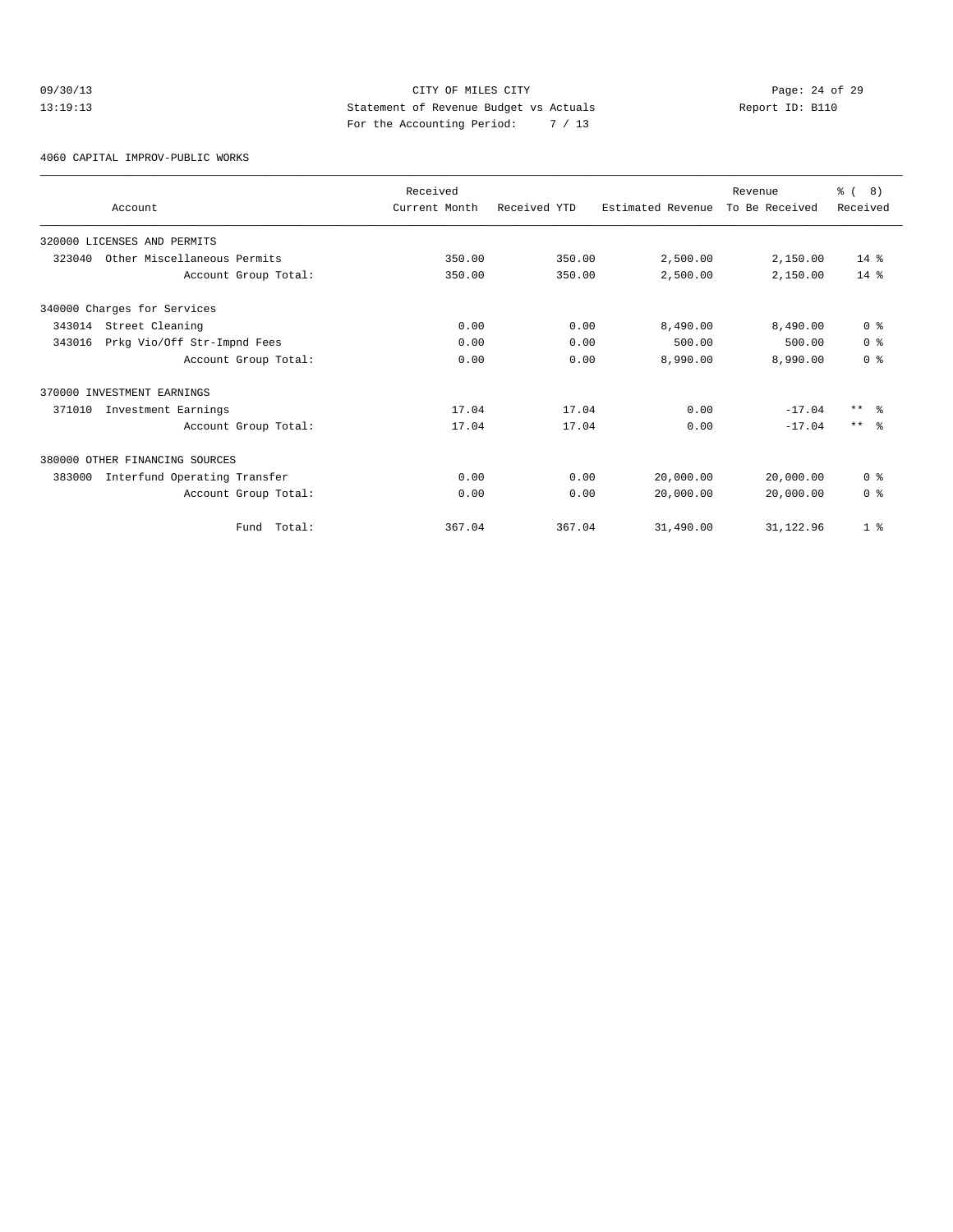# 09/30/13 Page: 25 of 29 13:19:13 Statement of Revenue Budget vs Actuals Report ID: B110<br>Report ID: B110 For the Accounting Period: 7 / 13

#### 5210 WATER UTILITY

|        | Account                           | Received<br>Current Month | Received YTD | Estimated Revenue | Revenue<br>To Be Received | $\frac{6}{6}$ ( 8)<br>Received |
|--------|-----------------------------------|---------------------------|--------------|-------------------|---------------------------|--------------------------------|
|        |                                   |                           |              |                   |                           |                                |
|        | 330000 INTERGOVERNMENTAL REVENUES |                           |              |                   |                           |                                |
| 331075 | DEO Grant-EECBG Interface Grant   | 0.00                      | 0.00         | 3,764.00          | 3,764.00                  | 0 <sup>8</sup>                 |
|        | Account Group Total:              | 0.00                      | 0.00         | 3,764.00          | 3,764.00                  | 0 <sup>8</sup>                 |
|        | 340000 Charges for Services       |                           |              |                   |                           |                                |
| 341075 | Serv/Cnty-Interlocal Agmt         | 0.00                      | 0.00         | 3,764.00          | 3,764.00                  | 0 <sup>8</sup>                 |
| 343021 | Metered Water Sales               | 229,997.86                | 229,997.86   | 1,950,000.00      | 1,720,002.14              | $12*$                          |
| 343022 | Unmetered Water Sales/Chrgoffs    | 43.64                     | 43.64        | 1,800.00          | 1,756.36                  | 2 <sup>8</sup>                 |
| 343023 | Bulk Water Sales                  | 430.43                    | 430.43       | 4,500.00          | 4,069.57                  | 10 <sup>8</sup>                |
| 343025 | Hookup Fee                        | 0.00                      | 0.00         | 12,000.00         | 12,000.00                 | 0 <sup>8</sup>                 |
| 343026 | Water Install/Tap Chrgs/Labor     | 0.00                      | 0.00         | 8,000.00          | 8,000.00                  | 0 <sup>8</sup>                 |
| 343027 | Chq for Wtr Dept. Serv            | 54.00                     | 54.00        | 500.00            | 446.00                    | 11 <sup>8</sup>                |
| 343029 | Curb Stop Replacement Fee         | 3,495.29                  | 3,495.29     | 41,880.00         | 38,384.71                 | 8 %                            |
|        | Account Group Total:              | 234,021.22                | 234,021.22   | 2,022,444.00      | 1,788,422.78              | $12*$                          |
|        | 360000 MISCELLANEOUS REVENUE      |                           |              |                   |                           |                                |
| 362040 | \$2.00 State Assessment Fee       | $-26.00$                  | $-26.00$     | 0.00              | 26.00                     | $***$ $\approx$                |
|        | Account Group Total:              | $-26.00$                  | $-26.00$     | 0.00              | 26.00                     | $***$ $ \frac{6}{6}$           |
|        | 370000 INVESTMENT EARNINGS        |                           |              |                   |                           |                                |
| 371010 | Investment Earnings               | 531.47                    | 531.47       | 6,000.00          | 5,468.53                  | 9 <sub>8</sub>                 |
|        | Account Group Total:              | 531.47                    | 531.47       | 6,000.00          | 5,468.53                  | 9 <sub>8</sub>                 |
|        | Fund Total:                       | 234,526.69                | 234,526.69   | 2,032,208.00      | 1,797,681.31              | $12*$                          |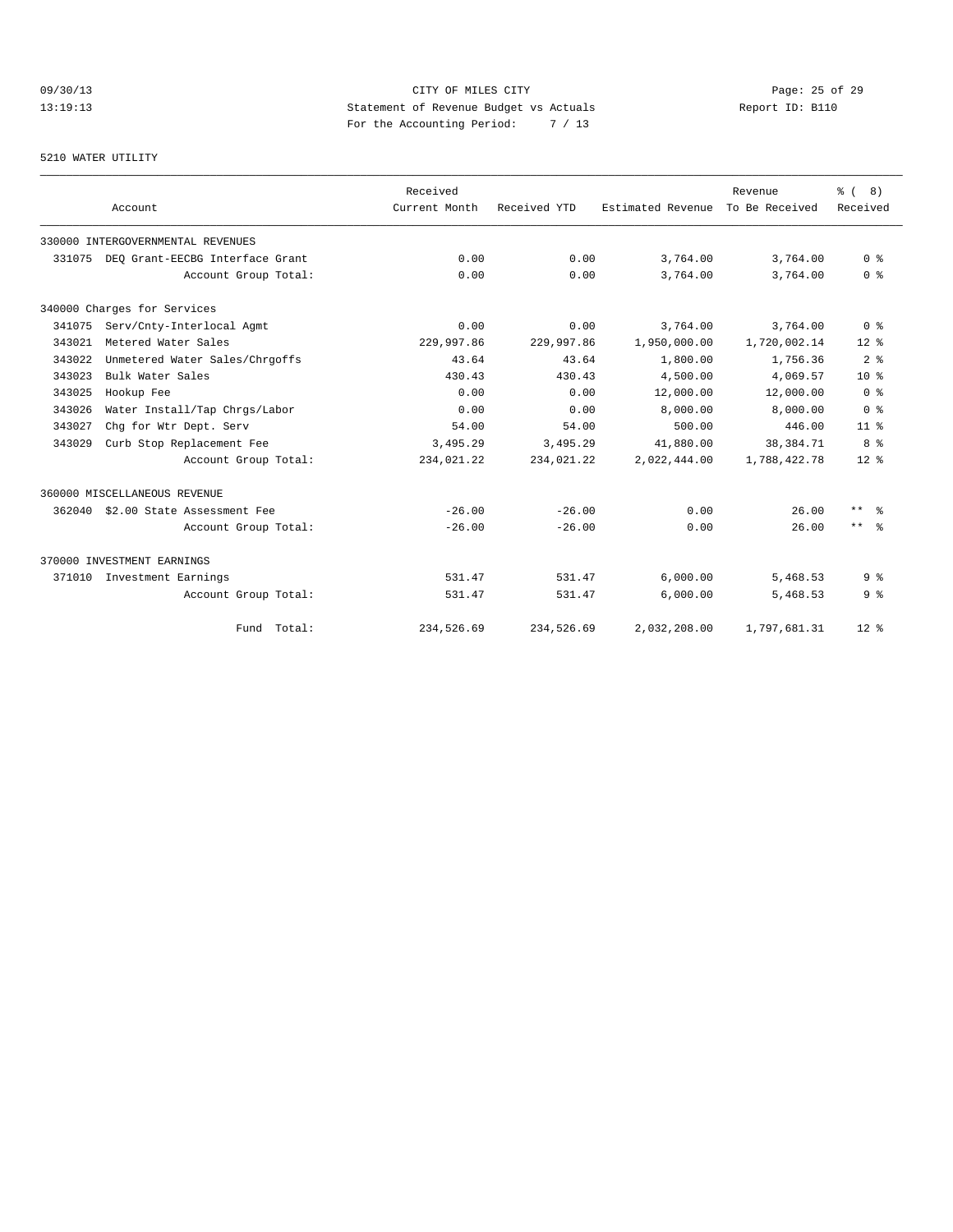# 09/30/13 Page: 26 of 29 13:19:13 Statement of Revenue Budget vs Actuals Report ID: B110 For the Accounting Period: 7 / 13

#### 5310 SEWER UTILITY

|        |                                           | Received      |              |                   | Revenue         | $\approx$ (<br>8) |
|--------|-------------------------------------------|---------------|--------------|-------------------|-----------------|-------------------|
|        | Account                                   | Current Month | Received YTD | Estimated Revenue | To Be Received  | Received          |
|        | 330000 INTERGOVERNMENTAL REVENUES         |               |              |                   |                 |                   |
| 334120 | TSEP Grant                                | 0.00          | 0.00         | 500,000.00        | 500,000.00      | 0 <sup>8</sup>    |
|        | Account Group Total:                      | 0.00          | 0.00         | 500,000.00        | 500,000.00      | 0 <sup>8</sup>    |
|        | 340000 Charges for Services               |               |              |                   |                 |                   |
| 341075 | Serv/Cnty-Interlocal Agmt                 | 0.00          | 0.00         | 1,500.00          | 1,500.00        | 0 <sup>8</sup>    |
| 343031 | Sewer Service Charges                     | 88,980.89     | 88,980.89    | 1,028,304.00      | 939, 323.11     | 9 <sup>8</sup>    |
| 343032 | Sewer Installation Charges/Chrgoffs       | 43.65         | 43.65        | 1,200.00          | 1,156.35        | 4%                |
| 343033 | Hookup Fee                                | 0.00          | 0.00         | 5,000.00          | 5,000.00        | 0 <sup>8</sup>    |
| 343034 | Treatment Facilities Fees                 | 145.00        | 145.00       | 3,000.00          | 2,855.00        | 5 <sup>8</sup>    |
| 343036 | Miscellaneous Sewer Revenue (Labor)       | 0.00          | 0.00         | 2,000.00          | 2,000.00        | 0 <sup>8</sup>    |
| 343037 | Baker Road Etc.                           | 902.15        | 902.15       | 8,200.00          | 7,297.85        | 11 <sup>8</sup>   |
| 343038 | RURAL SWR DIST #1                         | 0.00          | 0.00         | 23,000.00         | 23,000.00       | 0 <sup>8</sup>    |
|        | Account Group Total:                      | 90,071.69     | 90,071.69    | 1,072,204.00      | 982,132.31      | 8%                |
|        | 360000 MISCELLANEOUS REVENUE              |               |              |                   |                 |                   |
| 361010 | Land Rental                               | 0.00          | 0.00         | 2,500.00          | 2,500.00        | 0 <sup>8</sup>    |
| 362020 | MISC REVENUE                              | 0.00          | 0.00         | 8,300,805.00      | 8,300,805.00    | 0 %               |
|        | Account Group Total:                      | 0.00          | 0.00         | 8,303,305.00      | 8,303,305.00    | 0 <sup>8</sup>    |
|        | 370000 INVESTMENT EARNINGS                |               |              |                   |                 |                   |
|        | 371010 Investment Earnings                | 215.86        | 215.86       | 3,000.00          | 2,784.14        | 7%                |
|        | Account Group Total:                      | 215.86        | 215.86       | 3,000.00          | 2,784.14        | 7 %               |
|        | 380000 OTHER FINANCING SOURCES            |               |              |                   |                 |                   |
|        | 381070 Proceeds from Notes/Loans/Intercap | 0.00          | 0.00         | 1,324,500.00      | 1,324,500.00    | 0 %               |
|        | Account Group Total:                      | 0.00          | 0.00         | 1,324,500.00      | 1,324,500.00    | 0 <sup>8</sup>    |
|        | Total:<br>Fund                            | 90,287.55     | 90,287.55    | 11,203,009.00     | 11, 112, 721.45 | 1 <sup>8</sup>    |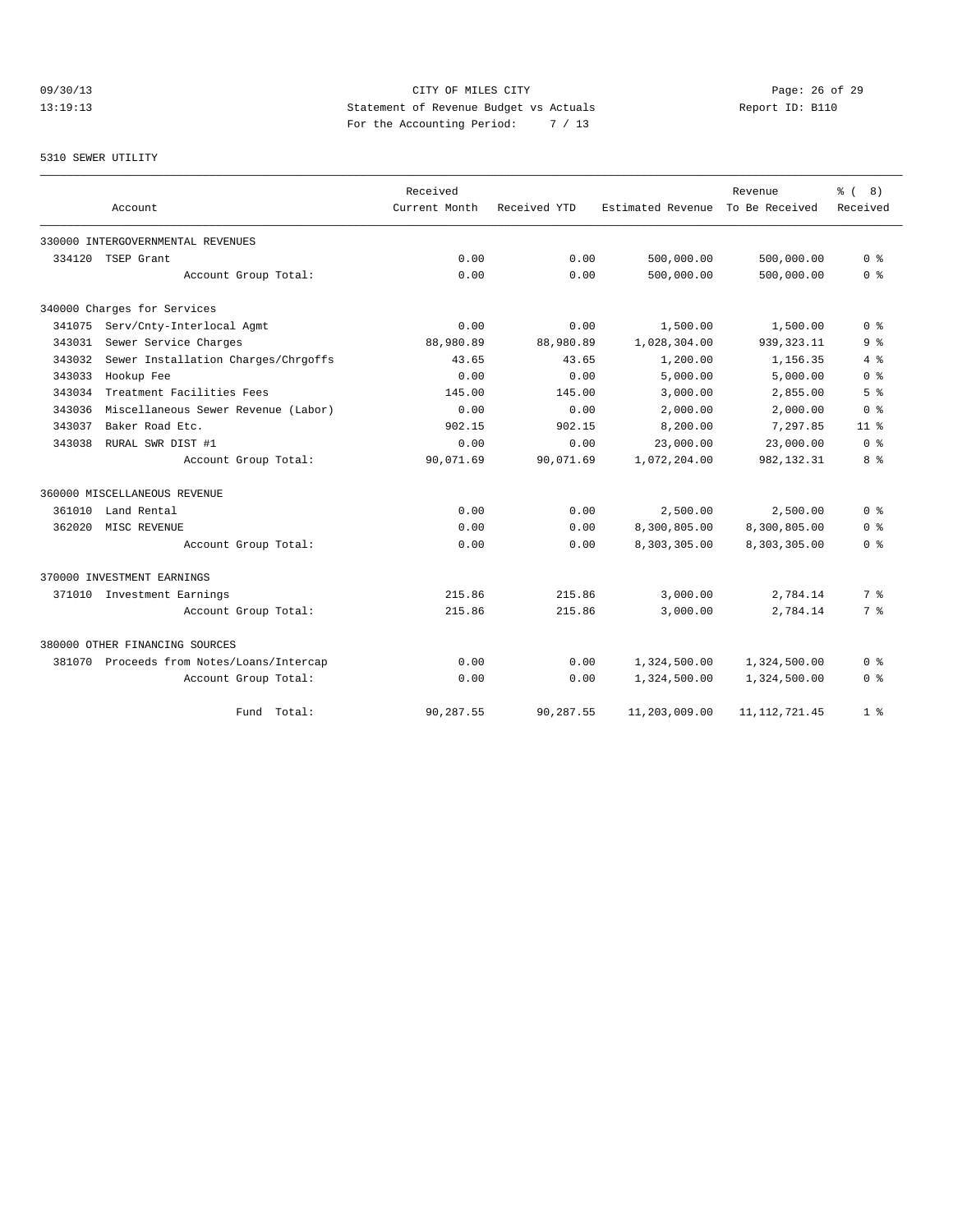# 09/30/13 Page: 27 of 29 13:19:13 Statement of Revenue Budget vs Actuals Report ID: B110 For the Accounting Period: 7 / 13

#### 5510 AMBULANCE FUND

|              |                                        | Received      |              |                   | Revenue        | $\frac{6}{6}$ ( 8)                 |
|--------------|----------------------------------------|---------------|--------------|-------------------|----------------|------------------------------------|
|              | Account                                | Current Month | Received YTD | Estimated Revenue | To Be Received | Received                           |
| 310000 TAXES |                                        |               |              |                   |                |                                    |
| 311010       | Real Property Taxes                    | 43.05         | 43.05        | 6,500.00          | 6,456.95       | 1 <sup>8</sup>                     |
| 311020       | Personal Property Taxes                | 7.50          | 7.50         | 650.00            | 642.50         | 1 <sup>8</sup>                     |
| 312000       | Penalty & Interest on Delinquent Taxes | 4.57          | 4.57         | 40.00             | 35.43          | 11 <sup>8</sup>                    |
|              | Account Group Total:                   | 55.12         | 55.12        | 7,190.00          | 7,134.88       | 1 <sup>8</sup>                     |
|              | 330000 INTERGOVERNMENTAL REVENUES      |               |              |                   |                |                                    |
| 331040       | Medicaid Supplemental Program-State    | 0.00          | 0.00         | 3,700.00          | 3,700.00       | 0 <sup>8</sup>                     |
|              | Account Group Total:                   | 0.00          | 0.00         | 3,700.00          | 3,700.00       | 0 <sup>8</sup>                     |
|              | 340000 Charges for Services            |               |              |                   |                |                                    |
| 341075       | Serv/Cnty-Interlocal Agmt              | 0.00          | 0.00         | 35,747.00         | 35,747.00      | 0 <sup>8</sup>                     |
| 342026       | Ambulance Charges                      | 61,284.24     | 61,284.24    | 824,085.00        | 762,800.76     | 7 <sup>°</sup>                     |
| 342027       | Ambulance Standby                      | 0.00          | 0.00         | 7,500.00          | 7,500.00       | 0 <sup>8</sup>                     |
|              | Account Group Total:                   | 61,284.24     | 61,284.24    | 867, 332.00       | 806,047.76     | 7 <sup>°</sup>                     |
|              | 360000 MISCELLANEOUS REVENUE           |               |              |                   |                |                                    |
| 366010       | Misc- From Charge off Accts            | 0.00          | 0.00         | 5,500.00          | 5,500.00       | 0 <sup>8</sup>                     |
|              | Account Group Total:                   | 0.00          | 0.00         | 5,500.00          | 5,500.00       | 0 <sup>8</sup>                     |
|              | 370000 INVESTMENT EARNINGS             |               |              |                   |                |                                    |
| 371010       | Investment Earnings                    | 0.00          | 0.00         | 499.00            | 499.00         | $0 \text{ }$ $\text{ }$ $\text{ }$ |
|              | Account Group Total:                   | 0.00          | 0.00         | 499.00            | 499.00         | 0 <sup>8</sup>                     |
|              | Fund Total:                            | 61,339.36     | 61, 339.36   | 884, 221.00       | 822,881.64     | 7 <sup>8</sup>                     |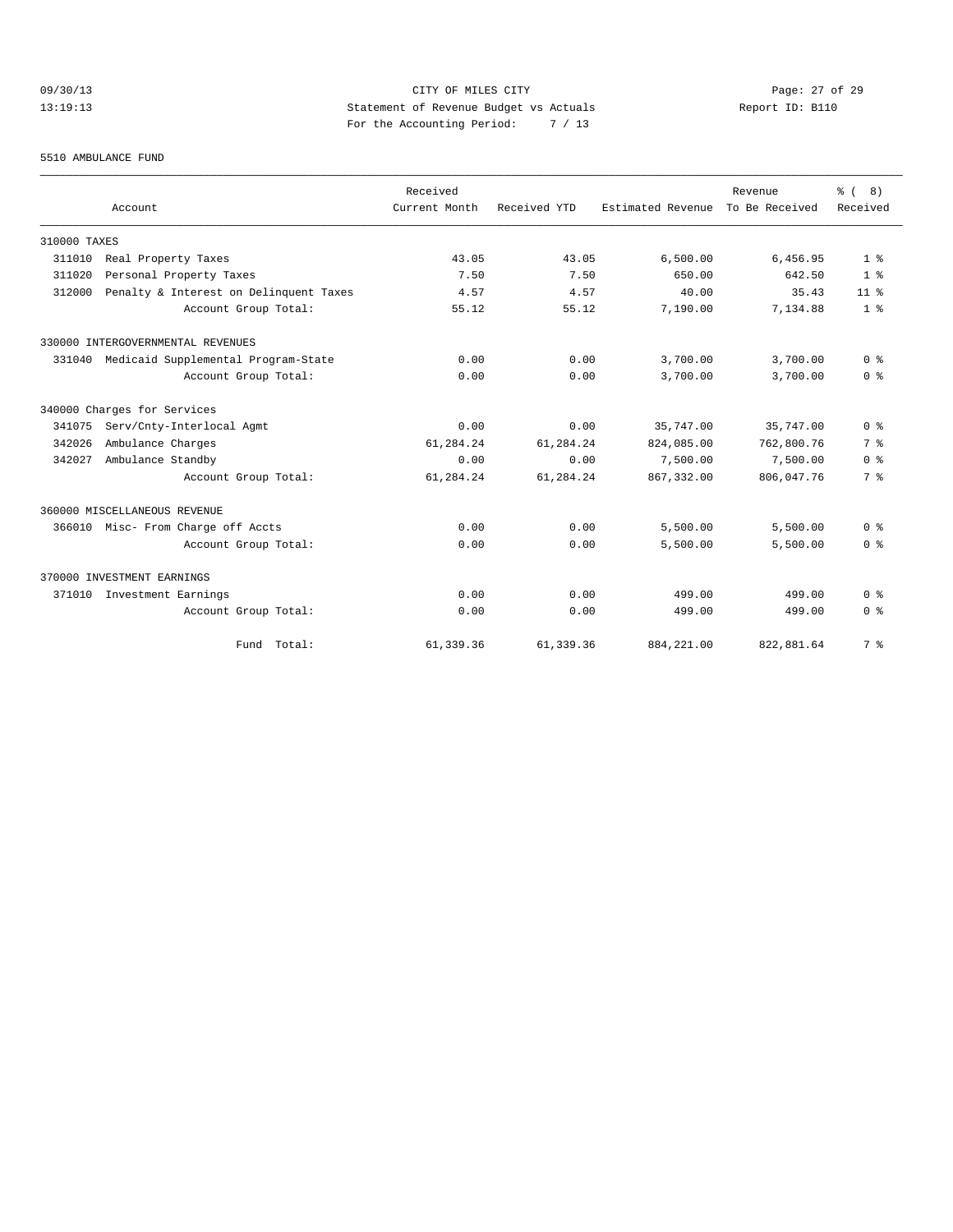# 09/30/13 Page: 28 of 29 13:19:13 Statement of Revenue Budget vs Actuals Report ID: B110 For the Accounting Period: 7 / 13

5610 AIRPORT OPERATING

|              |                                        | Received      |              |                   | Revenue        | $\frac{6}{6}$ ( 8) |
|--------------|----------------------------------------|---------------|--------------|-------------------|----------------|--------------------|
|              | Account                                | Current Month | Received YTD | Estimated Revenue | To Be Received | Received           |
| 310000 TAXES |                                        |               |              |                   |                |                    |
| 311010       | Real Property Taxes                    | 48.46         | 48.46        | 9.000.00          | 8,951.54       | 1 <sup>8</sup>     |
| 311020       | Personal Property Taxes                | 11.25         | 11.25        | 1,400.00          | 1,388.75       | 1 <sup>8</sup>     |
| 312000       | Penalty & Interest on Delinquent Taxes | 2.67          | 2.67         | 50.00             | 47.33          | 5 <sup>8</sup>     |
|              | Account Group Total:                   | 62.38         | 62.38        | 10,450.00         | 10,387.62      | 1 <sup>8</sup>     |
|              | 340000 Charges for Services            |               |              |                   |                |                    |
| 341075       | Serv/Cnty-Interlocal Agmt              | 0.00          | 0.00         | 22,000.00         | 22,000.00      | 0 <sup>8</sup>     |
| 343061       | Landing Fees                           | 0.00          | 0.00         | 10,000.00         | 10,000.00      | 0 <sup>8</sup>     |
| 343062       | Aviation Fuel                          | 33,700.77     | 33,700.77    | 380,000.00        | 346, 299. 23   | 9 <sub>8</sub>     |
| 343064       | Hangar Rent                            | 399.40        | 399.40       | 36,223.00         | 35,823.60      | 1 <sup>8</sup>     |
| 343065       | Building Rentals                       | 2,483.53      | 2,483.53     | 51,000.00         | 48,516.47      | 5 <sup>8</sup>     |
| 343067       | Other - Miscellaneous                  | 0.00          | 0.00         | 5,000.00          | 5,000.00       | 0 <sup>8</sup>     |
|              | Account Group Total:                   | 36,583.70     | 36,583.70    | 504,223.00        | 467,639.30     | 7 <sup>8</sup>     |
|              | 360000 MISCELLANEOUS REVENUE           |               |              |                   |                |                    |
| 361010       | Land Rental                            | 1,055.82      | 1,055.82     | 25,000.00         | 23,944.18      | 4%                 |
| 362020       | MISC REVENUE                           | 12.43         | 12.43        | 3,000.00          | 2,987.57       | 0 <sup>8</sup>     |
|              | Account Group Total:                   | 1,068.25      | 1,068.25     | 28,000.00         | 26,931.75      | 4%                 |
|              | 370000 INVESTMENT EARNINGS             |               |              |                   |                |                    |
| 371010       | Investment Earnings                    | 14.93         | 14.93        | 200.00            | 185.07         | 7 %                |
|              | Account Group Total:                   | 14.93         | 14.93        | 200.00            | 185.07         | 7 %                |
|              | Fund Total:                            | 37,729.26     | 37,729.26    | 542,873.00        | 505, 143. 74   | 7 <sup>°</sup>     |